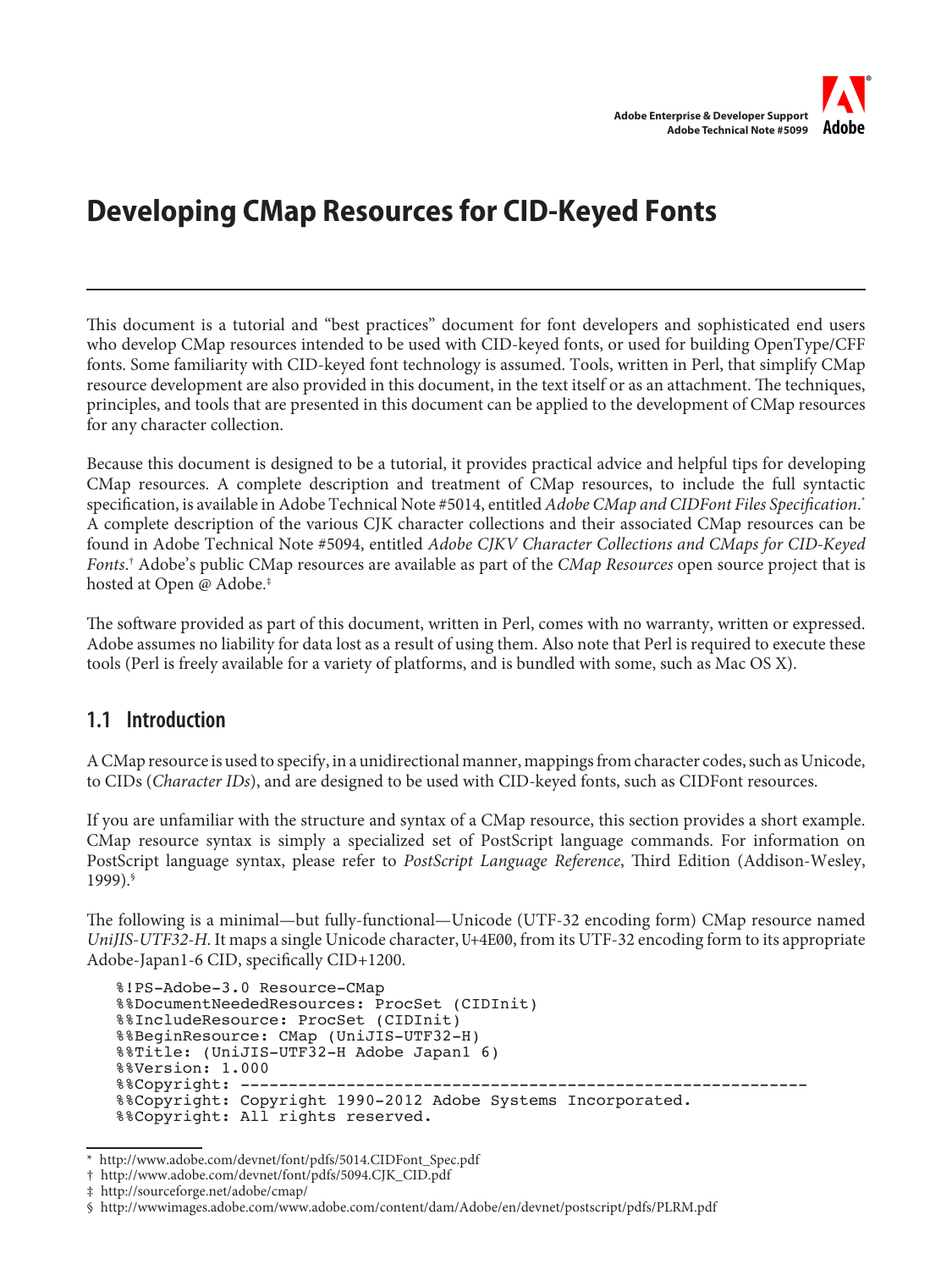%%Copyright: %%Copyright: Redistribution and use in source and binary forms, with or %%Copyright: without modification, are permitted provided that the %%Copyright: following conditions are met: %%Copyright: %%Copyright: Redistributions of source code must retain the above %%Copyright: copyright notice, this list of conditions and the following %%Copyright: disclaimer. %%Copyright: %%Copyright: Redistributions in binary form must reproduce the above %%Copyright: copyright notice, this list of conditions and the following %%Copyright: disclaimer in the documentation and/or other materials %%Copyright: provided with the distribution. %%Copyright: %%Copyright: Neither the name of Adobe Systems Incorporated nor the names %%Copyright: of its contributors may be used to endorse or promote %%Copyright: products derived from this software without specific prior %%Copyright: written permission. %%Copyright: %%Copyright: THIS SOFTWARE IS PROVIDED BY THE COPYRIGHT HOLDERS AND %%Copyright: CONTRIBUTORS "AS IS" AND ANY EXPRESS OR IMPLIED WARRANTIES, %%Copyright: INCLUDING, BUT NOT LIMITED TO, THE IMPLIED WARRANTIES OF %%Copyright: MERCHANTABILITY AND FITNESS FOR A PARTICULAR PURPOSE ARE %%Copyright: DISCLAIMED. IN NO EVENT SHALL THE COPYRIGHT HOLDER OR %%Copyright: CONTRIBUTORS BE LIABLE FOR ANY DIRECT, INDIRECT, INCIDENTAL, %%Copyright: SPECIAL, EXEMPLARY, OR CONSEQUENTIAL DAMAGES (INCLUDING, BUT %%Copyright: NOT LIMITED TO, PROCUREMENT OF SUBSTITUTE GOODS OR SERVICES; %%Copyright: LOSS OF USE, DATA, OR PROFITS; OR BUSINESS INTERRUPTION) %%Copyright: HOWEVER CAUSED AND ON ANY THEORY OF LIABILITY, WHETHER IN %%Copyright: CONTRACT, STRICT LIABILITY, OR TORT (INCLUDING NEGLIGENCE OR %%Copyright: OTHERWISE) ARISING IN ANY WAY OUT OF THE USE OF THIS %%Copyright: SOFTWARE, EVEN IF ADVISED OF THE POSSIBILITY OF SUCH DAMAGE. %%Copyright: ----------------------------------------------------------- %%EndComments /CIDInit /ProcSet findresource begin 12 dict begin begincmap /CIDSystemInfo 3 dict dup begin /Registry (Adobe) def /Ordering (Japan1) def /Supplement 6 def end def /CMapName /UniJIS-UTF32-H def /CMapVersion 1.000 def /CMapType 1 def /XUID [1 10 25539] def /WMode 0 def 1 begincodespacerange <00000000> <0010FFFF> endcodespacerange 1 beginnotdefrange <00000000> <0000001f> 1 endnotdefrange 100 begincidchar <00004e00> 1200 endcidchar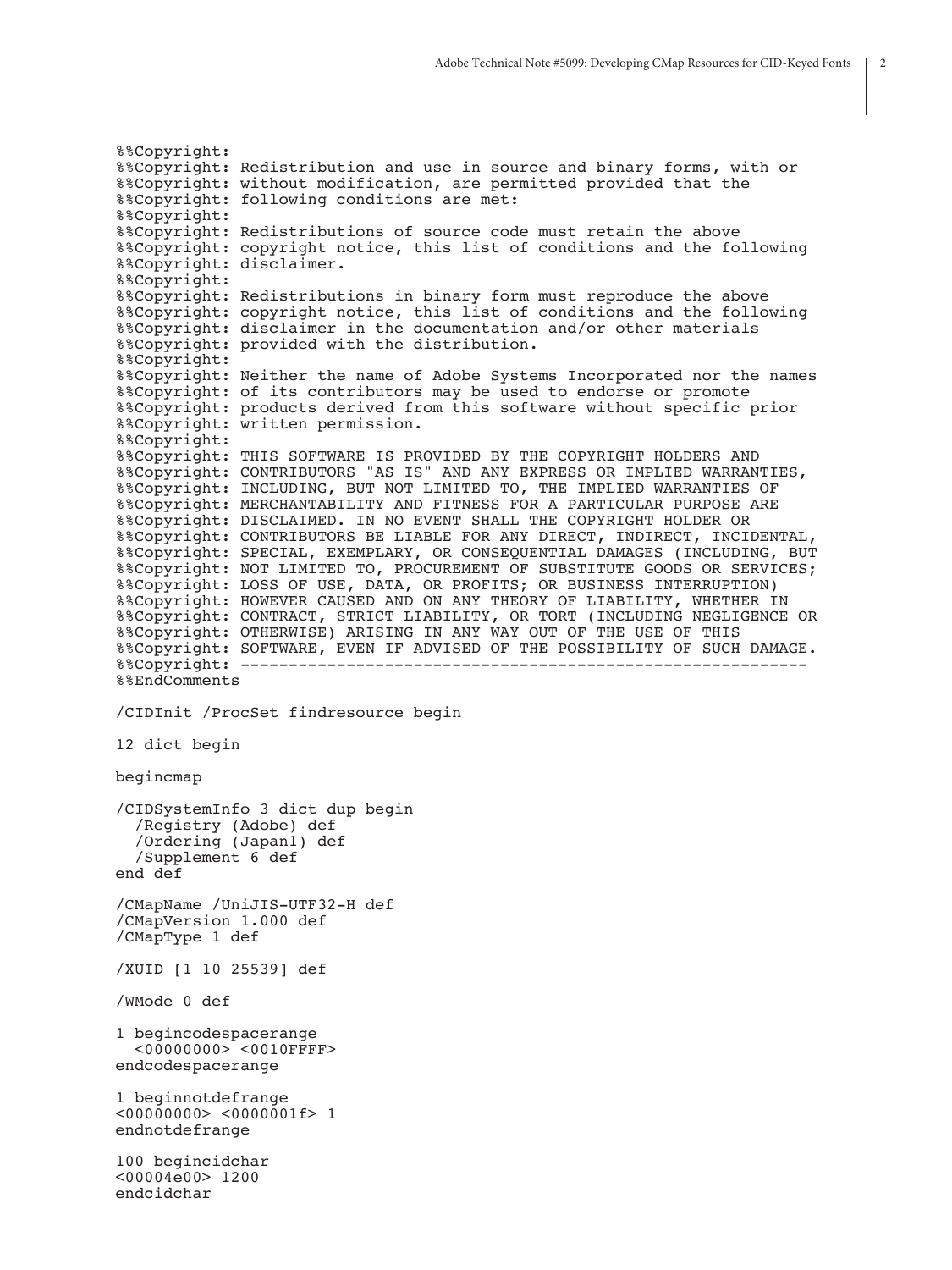```
endcmap
CMapName currentdict /CMap defineresource pop
end
end
%%EndResource
%%EOF
```
You will discover that much of a CMap resource's structure is static in that it does not change from CMap resource to CMap resource.

The sections that follow step you through each section of a CMap resource, using the above minimal CMap resource as the example. Special attention is given to those sections that specify code space ranges and the actual character code to CID mappings.

### **1.2 The CMap Resource Header**

The CMap resource header is simply a series of PostScript comments, but their content is important, because it is parsed by some software.

```
%!PS-Adobe-3.0 Resource-CMap
%%DocumentNeededResources: ProcSet (CIDInit)
%%IncludeResource: ProcSet (CIDInit)
%%BeginResource: CMap (UniJIS-UTF32-H)
%%Title: (UniJIS-UTF32-H Adobe Japan1 6)
%%Version: 1.000
%%EndComments
```
The first three lines are static. The first is the typical comment line ('percent bang') that indicates a PostScript resource. The next two lines indicate that the CID procedure set (called *ProcSet*) resource is required, and is in a resource called *CIDInit*.

```
%!PS-Adobe-3.0 Resource-CMap
%%DocumentNeededResources: ProcSet (CIDInit)
%%IncludeResource: ProcSet (CIDInit)
```
The next line specifies the CMap resource name in parentheses:

%%BeginResource: CMap (UniJIS-UTF32-H)

The following line specifies the CMap resource name and the /Registry, /Ordering, and /Supplement of the character collection on which it is based, again in parentheses:

%%Title: (UniJIS-UTF32-H Adobe Japan1 6)

The following line specifies the version number of the CMap resource, indicated by a real number:

%%Version: 1.000

Note the lack of parentheses, because only PostScript-language strings are delimited by parentheses.

CMap resources developed by Adobe also include an open-source copyright notice in the header as follows:

```
%%Copyright: -----------------------------------------------------------
%%Copyright: Copyright 1990-2012 Adobe Systems Incorporated.
%%Copyright: All rights reserved.
%%Copyright:
%%Copyright: Redistribution and use in source and binary forms, with or
%%Copyright: without modification, are permitted provided that the
%%Copyright: following conditions are met:
%%Copyright:
%%Copyright: Redistributions of source code must retain the above
%%Copyright: copyright notice, this list of conditions and the following
%%Copyright: disclaimer.
```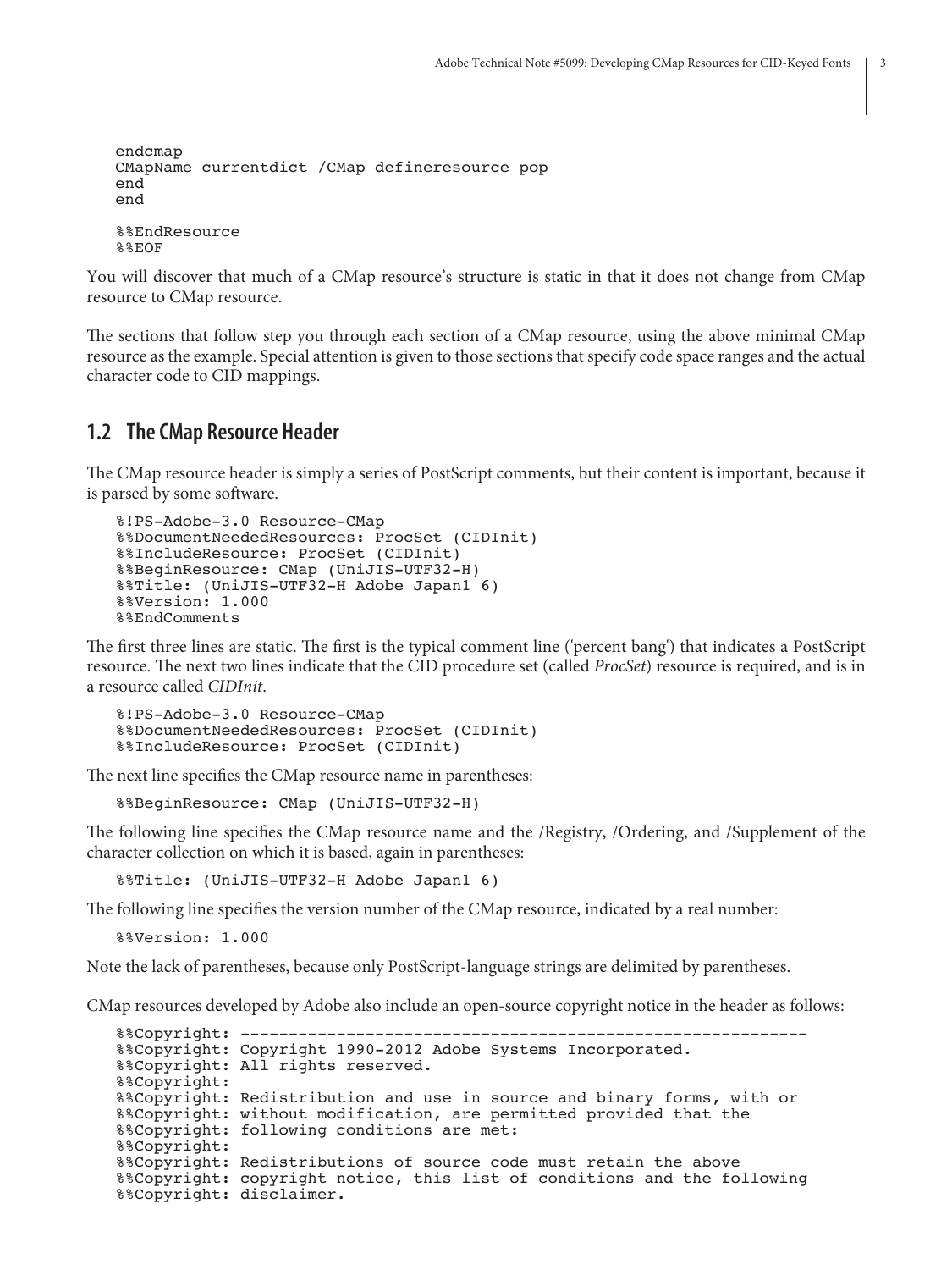```
%%Copyright:
%%Copyright: Redistributions in binary form must reproduce the above
%%Copyright: copyright notice, this list of conditions and the following
%%Copyright: disclaimer in the documentation and/or other materials
%%Copyright: provided with the distribution.
%%Copyright:
%%Copyright: Neither the name of Adobe Systems Incorporated nor the names
%%Copyright: of its contributors may be used to endorse or promote
%%Copyright: products derived from this software without specific prior
%%Copyright: written permission.
%%Copyright:
%%Copyright: THIS SOFTWARE IS PROVIDED BY THE COPYRIGHT HOLDERS AND
%%Copyright: CONTRIBUTORS "AS IS" AND ANY EXPRESS OR IMPLIED WARRANTIES,
%%Copyright: INCLUDING, BUT NOT LIMITED TO, THE IMPLIED WARRANTIES OF
%%Copyright: MERCHANTABILITY AND FITNESS FOR A PARTICULAR PURPOSE ARE
%%Copyright: DISCLAIMED. IN NO EVENT SHALL THE COPYRIGHT HOLDER OR
%%Copyright: CONTRIBUTORS BE LIABLE FOR ANY DIRECT, INDIRECT, INCIDENTAL,
%%Copyright: SPECIAL, EXEMPLARY, OR CONSEQUENTIAL DAMAGES (INCLUDING, BUT
%%Copyright: NOT LIMITED TO, PROCUREMENT OF SUBSTITUTE GOODS OR SERVICES;
%%Copyright: LOSS OF USE, DATA, OR PROFITS; OR BUSINESS INTERRUPTION)
%%Copyright: HOWEVER CAUSED AND ON ANY THEORY OF LIABILITY, WHETHER IN
%%Copyright: CONTRACT, STRICT LIABILITY, OR TORT (INCLUDING NEGLIGENCE OR
%%Copyright: OTHERWISE) ARISING IN ANY WAY OUT OF THE USE OF THIS
%%Copyright: SOFTWARE, EVEN IF ADVISED OF THE POSSIBILITY OF SUCH DAMAGE.
%%Copyright: -----------------------------------------------------------
```
Whether to include similar copyright information, or any copyright information at all, is at the discretion of the developer of the CMap resource.

The final line of the header simply indicates the end of the CMap resource header.

*%%EndComments*

Vertical CMap resources use their horizontal counterpart for the majority—and sometimes all—of its mappings, and thus include extra entries in the header to indicate this external dependency. The following is what the header of the *UniJIS-UTF32-V* CMap resource looks like (copyright information is not shown for the sake of brevity):

```
%!PS-Adobe-3.0 Resource-CMap
%%DocumentNeededResources: ProcSet (CIDInit)
%%DocumentNeededResources: CMap (UniJIS-UTF32-H)
%%IncludeResource: ProcSet (CIDInit)
%%IncludeResource: CMap (UniJIS-UTF32-H)
%%BeginResource: CMap (UniJIS-UTF32-V)
%%Title: (UniJIS-UTF32-V Adobe Japan1 6)
%%Version: 1.000
%%EndComments
```
Note the two additional lines, specifically the third and fifth lines from the above CMap resource header:

%%DocumentNeededResources: CMap (UniJIS-UTF32-H) %%IncludeResource: CMap (UniJIS-UTF32-H)

These lines indicate that this CMap resource depends on the presence and contents of the horizontal CMap resource, *UniJIS-UTF32-H*.

### **1.3 The CMap Resource Body**

The first three lines of the CMap resource body are static for all CMap resources. The purpose of the first line is to check for the existence of the CID procedure set (*ProcSet*) as a resource named *CIDInit*:

```
/CIDInit /ProcSet findresource begin
```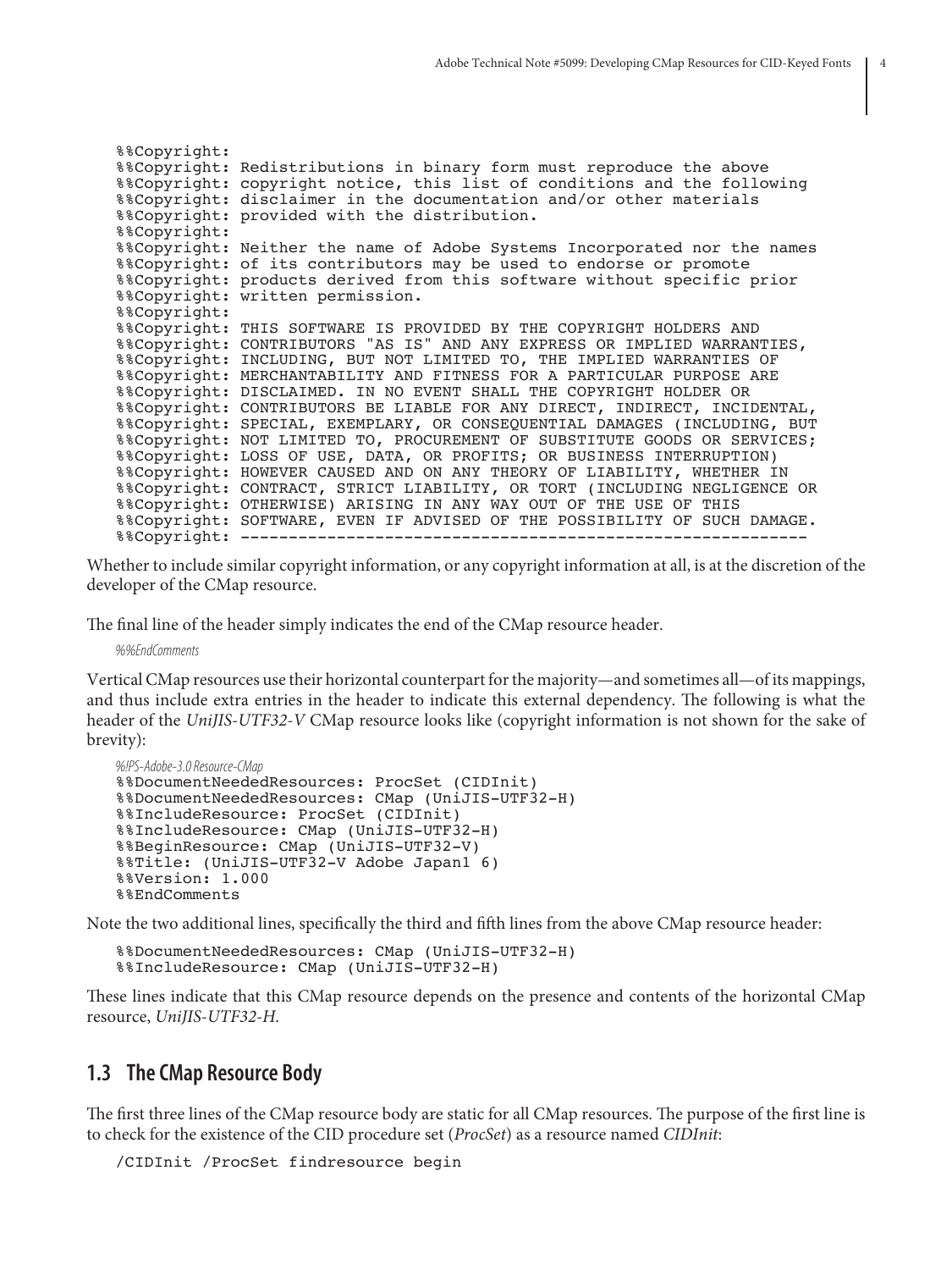If the result returned from the interpreter is true, then the device is enabled for CID-keyed fonts. This does not apply to ATM and other non-PostScript implementations.

The following line creates a new dictionary with 12 entries, the purpose of which is to store the dictionary entries that follow:

12 dict begin

Storing items in a PostScript dictionary makes them subsequently accessible.

The following line indicates the start of the CMap resource dictionary:

begincmap

The following dictionary entry, which uses the *usecmap* operator, generally appears only in vertical CMap resources, and indicates that all the mappings from the referenced CMap resource are inherited.

/UniJIS-UTF32-H usecmap

Our example CMap resource did not include this line because it is for horizontal use. The *UniJIS-UTF32-V* CMap resource, its vertical counterpart, includes this dictionary entry.

### **1.3.1 Compatibility Information**

The three-item /CIDSystemInfo dictionary establishes compatibility information for the CMap resource, specifically the /Registry, /Ordering, and /Supplement values. (These three dictionary entries, sometimes abbreviated as *ROS*, can also be referred to using a single string that is a concatenation using a hyphen as a separator, such as *Adobe-Japan1-6*.) The same dictionary is also present in CIDFont resources. These entries must agree with the character collection with which the CMap resource is to function.

```
/CIDSystemInfo 3 dict dup begin
 /Registry (Adobe) def
 /Ordering (Japan1) def
   /Supplement 6 def
end def
```
*NOTE: A matching /Supplement entry is not required for CIDFont and CMap resource compatibility.*

The /Supplement value is not enclosed in parentheses, because it is an integer value, not a string. The example CMap resource is thus compatible with the Adobe-Japan1-6 character collection, but can be used with CIDFont resources that specify a /Supplement value other than 6.

The following line, the dictionary entry /CMapName, specifies the name of the CMap resource:

```
/CMapName /UniJIS-UTF32-H def
```
In this case, the name of the CMap resource is *UniJIS-UTF32-H*.

The following line, the dictionary entry /CMapVersion, indicates the version number of the CMap resource, expressed as a real number. This should agree with the value that is specified in the header section (the *%%Version:* line).

/CMapVersion 1.000 def

The following line indicates the type of CMap resource:

/CMapType 1 def

This obviously allows the possibility of different CMap resource formats. "ToUnicode" mapping resources, for example, specify 2 as the /CMapType value.\* For the purpose of developing CMap resources as detailed in this document, please treat this entry as the standard way of specifying the CMap resource type.

<sup>\*</sup> http://www.adobe.com/content/dam/Adobe/en/devnet/acrobat/pdfs/5411.ToUnicode.pdf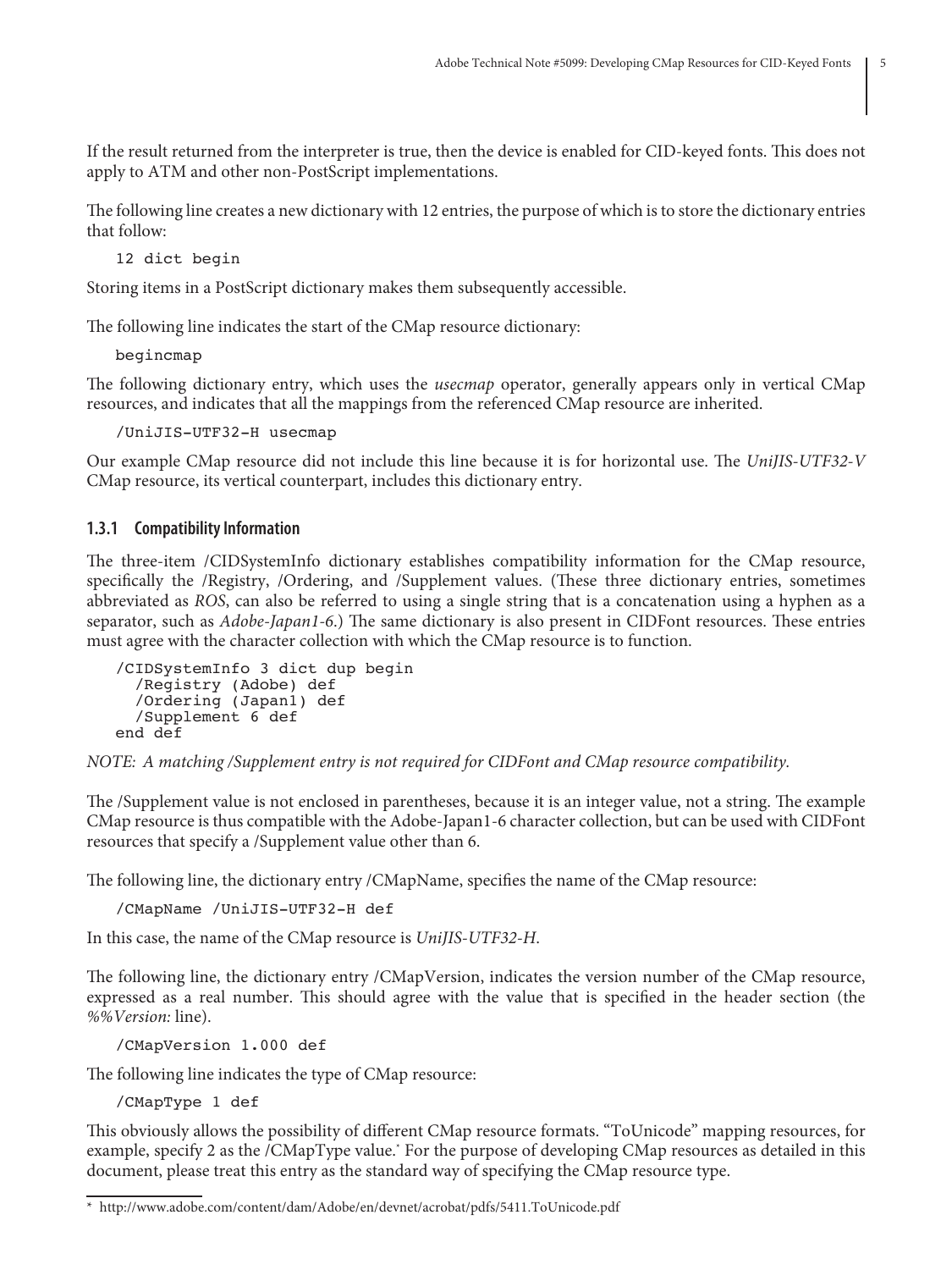### **1.3.2 /XUID & /UIDOffset Values**

Next, there are the /XUID and /UIDOffset dictionary entries. These values are used to cache rendered bitmaps in VM (virtual memory) or on disk for faster imaging during subsequent rendering requests.

The /XUID array is used by PostScript Level 2 and PostScript 3 for caching purposes. The first element must be the Font XUID identifier of the developer of the CMap resource, and in the example it is set to 1 (Adobe):

/XUID [1 10 25539] def

If you do not yet have an assigned Font XUID, one can be easily registered with Adobe.\* The second and subsequent elements of the /XUID array are assigned by the developer, to ensure uniqueness, and can signify any meaning they wish. In the example, the second element designates the resource type, with a value of 10 (Adobe's convention is to specify 10 for CMap resources, and 11 for CIDFont resources). The third element is an integer that is unique across Adobe's CMap resources.

*NOTE: Due to known implementation limits, we recommend that no more than four elements be specified in / XUID arrays.*

The /UIDOffset value is used to allocate a range of UniqueIDs, and its sole purpose is for backwards compatibility with PostScript Level 1. Thus, only legacy CMap resources are expected to include a /UIDOffset value.

*NOTE: Adobe does not recommend specifying a /UIDOffset value in CMap resources.*

A /UIDOffset value is not present in the example CMap resource, *UniJIS-UTF32-H*. One is not necessary. The following is the /UIDOffset entry for the Adobe-Japan1-6 *H* CMap resource:

### /UIDOffset 280 def

This value simply means that UniqueIDs for the Adobe-Japan1-6 *H* CMap resource are assigned starting from an offset of 280 UniqueIDs from a base value that is specified in a CIDFont resource, specifically as the /UIDBase dictionary value. The *H* CMap resource consumes only 94 UniqueIDs, but 100 UniqueIDs are assigned for reasons of convenience (this means that the /UIDOffset value in the next CMap resource should be no lower than 380). If the /UIDBase value of a CIDFont resource is set to 2200000, then the *H* CMap resource will begin allocating UniqueIDs starting from the value 2200280.

#### **1.3.3 Writing Modes**

There are two writing modes in PostScript, indicated by the integers 0 and 1. Writing mode 0 is horizontal, and writing mode 1 is vertical. These should agree with the last character in the name of the CMap resource, meaning 0 with -H, and 1 with -V. The following is from the example CMap resource, which is horizontal:

/WMode 0 def

The corresponding vertical CMap resource, *UniJIS-UTF32-V*, uses the following line instead:

/WMode 1 def

The origin of writing mode 0 is at coordinate 0,0, and the writing direction is from left to right. The origin of writing mode 1 begins at coordinate 0,0, and the writing direction is from top to bottom.

*NOTE: The origin of writing mode 1 at coordinate 0,0 is at a vector of 500,880 from the origin of writing mode 0, meaning at the top-center of a full-width 1000-unit character.*

<sup>\*</sup> http://partners.adobe.com/public/developer/font/register/xuid\_reg.do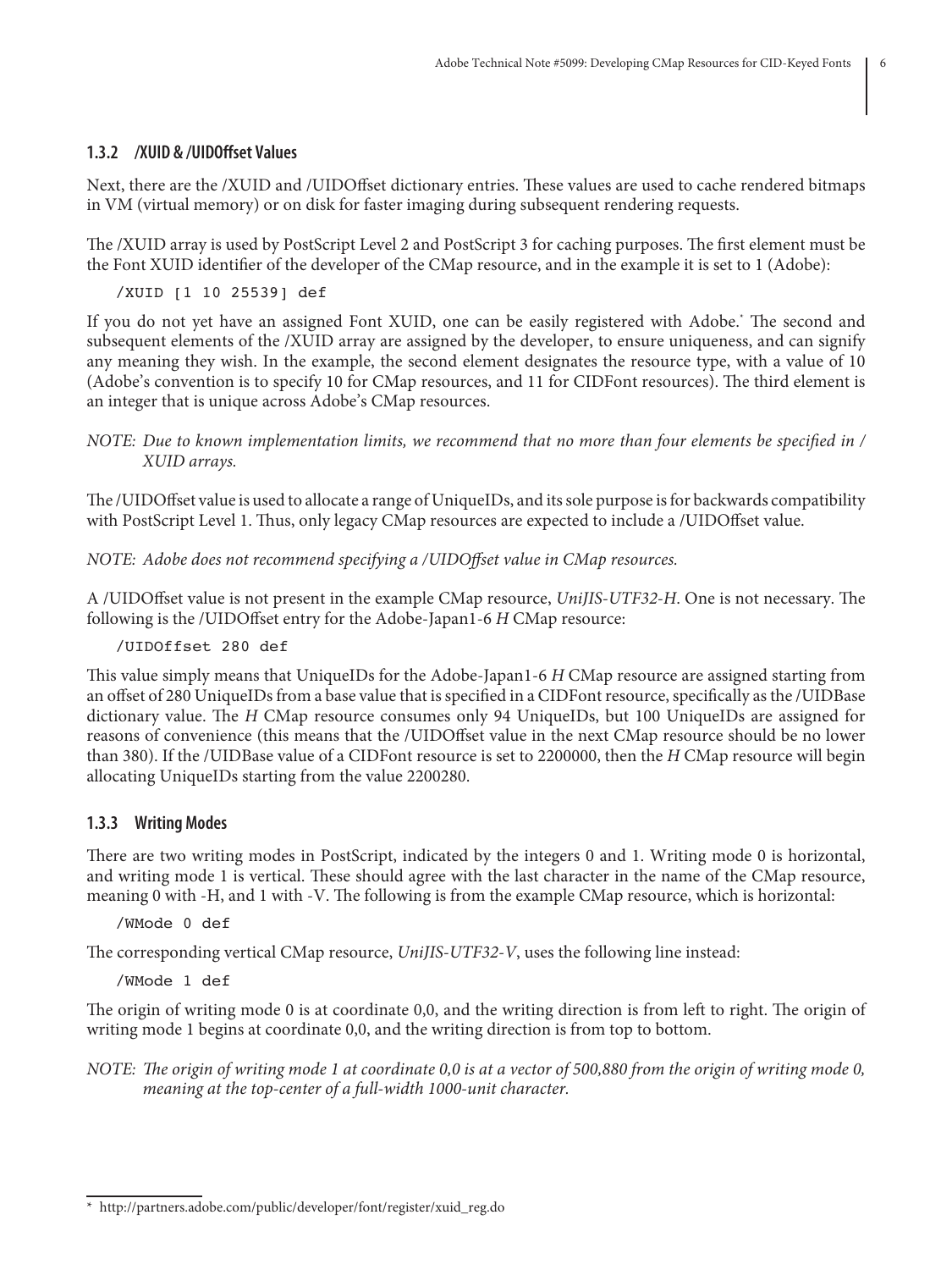### **1.3.4 Code Space Range**

The part of the CMap resource that is described in this section specifies the code space range for the encoding to be supported, and establishes the legal character codes for the subsequent character code to CID mappings.

*NOTE: It is extremely important to understand that the entire code space range should be specified, and not only the code space range from which character codes are mapped to CIDs. This is a common error that is made by developers of CMap resources! Some encodings that have disjoint second-byte ranges, such as Shift-JIS (Japanese), Big Five (Traditional Chinese), Unified Hangul Code (Korean), or Johab (Korean), are best expressed as a contiguous block.*

You will learn that a rich set of encodings can be specified by a CMap resource. One- to four-byte representations can be expressed. A current limitation of CID compatibility mode (available in PostScript Version 2014 and earlier) is that only representations up to two bytes are supported, but native mode (available in PostScript Version 2015 and later) can handle up to four-byte representations.

Code space ranges are expressed as hexadecimal codes that represent the beginning and ending value of each byte of a contiguous encoding block. Uppercase hexadecimal digits A through F (as opposed to lowercase hexadecimal digits a through f) are used—as a convention rather than as a rule—to more easily distinguish the code space range definition from the character code to CID mappings, but this is not a requirement. The following is an example code space range definition:

1 begincodespacerange <0000> <FFFF> endcodespacerange

In this case, the code space range is completely two-byte, and is 0x0000 through 0xFFFF (65,536 code points). This represents the now-deprecated Unicode UCS-2 encoding form.

The integer immediately before the *begincodespacerange* operator indicates and must agree with the total number of code space range entries. Furthermore, all code space ranges are required to be in increasing byte-value order.

For today's OSes and applications, the most important CMap resources are the Unicode ones, which support the UTF-8, UTF-16, and UTF-32 encoding forms. When developing OpenType/CFF fonts, the most important CMap resource is the UTF-32 one.

The code space range for UTF-32 CMap resources can be specified by a single entry, as shown below:

```
1 begincodespacerange
   <00000000> <0010FFFF>
endcodespacerange
```
Note that the byte order is explicitly big-endian, so it is technically the UTF-32BE encoding form.

The code space range for UTF-16 CMap resources also uses big-endian byte order, and can be specified by the three entries below:

```
3 begincodespacerange
   <0000> <D7FF> % BMP
  <D800DC00> <DBFFDFFF> % Surrogates<br>
<E000> <FFFF> % BMP
          <FFFF>
endcodespacerange
```
The UTF-8 encoding form uses 8-bit code units, so there is only one byte order. The code space ranges for UTF-8 CMap resources are shown below: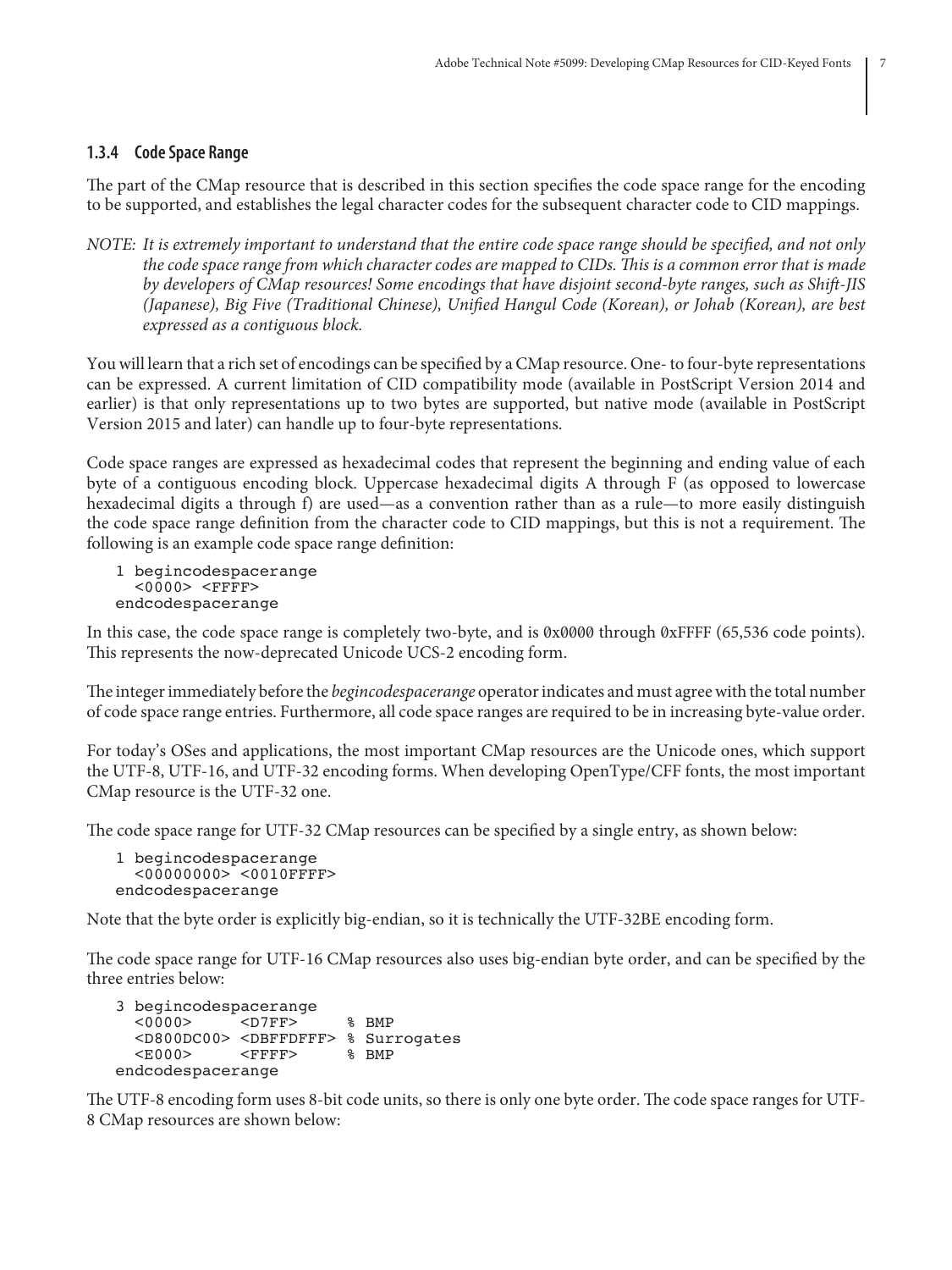```
4 begincodespacerange
              <7F><br><DFBF>
  <C080> <E08080> <EFBFBF>
   <F0808080> <F7BFBFBF>
endcodespacerange
```
Other code space ranges, for legacy encodings, include the examples that follow. These can be used as study material, and may be useful for developing other CMap resources. The first example is for two-byte 7-bit ISO-2022 encoding (applicable to JIS X 0208, JIS X 0212, GB 2312, KS X 1001, and each individual plane of CNS 11643):

```
1 begincodespacerange
  <2121> <7E7E>
endcodespacerange
```
This specifies the usual 8,836 code points in a 94×94 matrix.

The next example is for Shift-JIS encoding (JIS X 0201 and JIS X 0208):

4 begincodespacerange<br>1315 × 100> × 160> % JIS X 0201 Latin <8140> <9FFC> % JIS X 0208 first two-byte block % JIS X 0201 Half-width katakana <E040> <FCFC> % JIS X 0208 second two-byte block endcodespacerange

Note how the user-defined range (0xF040 through 0xFCFC) is included as part of the second two-byte block. Although the second-byte range of Shift-JIS is disjoint (0x40 through 0xFC, but not including 0x7F), it is expressed here as a contiguous range to simplify the character code to CID mappings that are assigned later in the CMap resource.

Another example is for EUC-JP encoding (JIS X 0201, JIS X 0208, and JIS X 0212), which makes use of one-, two-, and three-byte character codes:

```
4 begincodespacerange<br>
<0.05 <8.05 < \frac{1}{2} \frac{1}{2} \frac{1}{2}<00> <80> % EUC code set 0 (JIS X 0201 Latin)<br>
<8EDF> % EUC code set 2 (JIS X 0201 half-w
          <8EDF> % EUC code set 2 (JIS X 0201 half-width katakana)
<8FA1A1> <8FFEFE> % EUC code set 3 (JIS X 0212)
<A1A1> <FEFE> % EUC code set 1 (JIS X 0208)
endcodespacerange
```
The next example is for EUC-CN (GB 1988 and GB 2312) and EUC-KR (KS X 1003 and KS X 1001) encodings:

```
2 begincodespacerange
  <00> <80> % EUC code set 0 (GB 1988 or KS X 1003)
  <A1A1> <FEFE> % EUC code set 1 (GB 2312 or KS X 1001)
endcodespacerange
```
The next example is for EUC-TW encoding (ASCII and CNS 11643):

```
18 begincodespacerange<br>
<00> <00>
                        % EUC code set 0 (ASCII)
   <8EA1A1A1> <8EA1FEFE> % EUC code set 2 (Plane 1)
   <8EA2A1A1> <8EA2FEFE> % EUC code set 2 (Plane 2)
  \langle8EA3A1A1> \langle8EA3FEFE> % EUC code set 2 (Plane 3)
   <8EA4A1A1> <8EA4FEFE> % EUC code set 2 (Plane 4)
   <8EA5A1A1> <8EA5FEFE> % EUC code set 2 (Plane 5)
   <8EA6A1A1> <8EA6FEFE> % EUC code set 2 (Plane 6)
   <8EA7A1A1> <8EA7FEFE> % EUC code set 2 (Plane 7)
  \langle8EA8A1A1> \langle8EA8FEFE> % EUC code set 2 (Plane 8)
   <8EA9A1A1> <8EA9FEFE> % EUC code set 2 (Plane 9)
   <8EAAA1A1> <8EAAFEFE> % EUC code set 2 (Plane 10)
   <8EABA1A1> <8EABFEFE> % EUC code set 2 (Plane 11)
   <8EACA1A1> <8EACFEFE> % EUC code set 2 (Plane 12)
   <8EADA1A1> <8EADFEFE> % EUC code set 2 (Plane 13)
```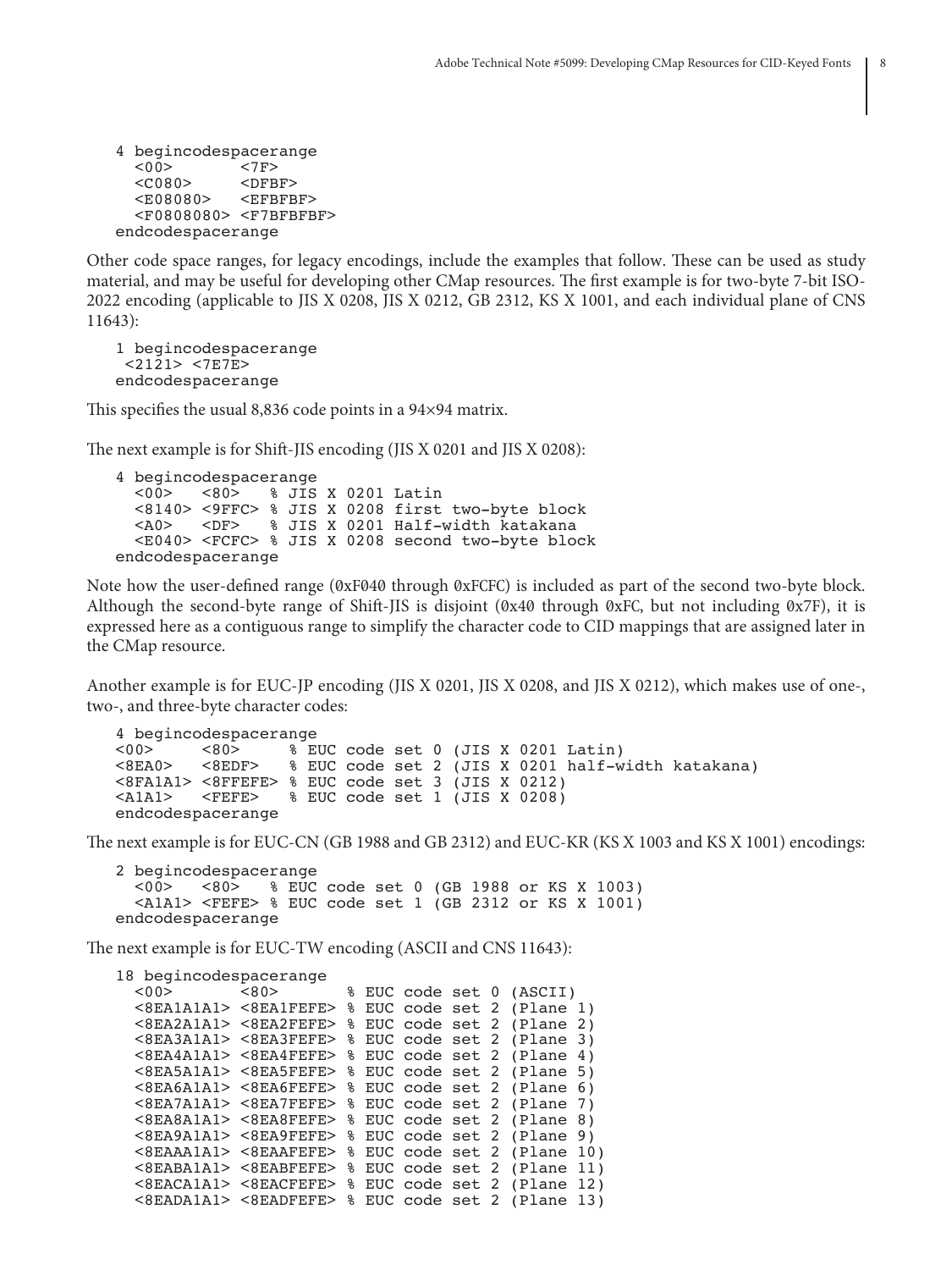```
 <8EAEA1A1> <8EAEFEFE> % EUC code set 2 (Plane 14)
 \langle8EAFA1A1> \langle8EAFFEFE> % EUC code set 2 (Plane 15)
  <8EB0A1A1> <8EB0FEFE> % EUC code set 2 (Plane 16)
  <A1A1> <FEFE> % EUC code set 1 (Plane 1)
endcodespacerange
```
Note how CNS 11643 Plane 1 is (redundantly) encoded in both EUC-TW code sets 1 and 2, and how a mixture of one-, two-, and four-byte character codes is used. You may be wondering whether it is possible to express the second through seventeenth entries as the following single entry:

<8EA1**A1**A1> <8EB0**FE**FE> % EUC code set 2 (CNS 11643)

The answer is yes and no. If the CMap resource does not specify a /UIDOffset value, then the answer is *yes*. If a /UIDOffset value is specified, then the answer is *no*. The reason is due to the way in which UniqueIDs are allocated. The least significant byte can have up to 256 values, 0x00 through 0xFF. A single UniqueID can handle up to 256 character codes. This means that the number of UniqueIDs required for each code space range line is determined by the number of unique values in the second byte from the right (highlighted in bold above). If any other byte beyond the second byte is represented by a range, then UniqueID assignment will not work properly. In the single code space range entry above, one of the bytes beyond the second byte, specifically the second of the four bytes, ranges from 0xA1 through 0xB0.

The next example is for IBM's DBCS-Host encoding (applicable for Chinese, Japanese, and Korean):

```
2 begincodespacerange
   <4040> <4040> % Full-width space character
   <4141> <FEFE> % Two-byte characters
endcodespacerange
```
Pay careful attention to how the code point for the full-width "space" character, 0x4040, is handled: an code space range that consists of a single two-byte code point.

The next example is for Big Five encoding (Traditional Chinese, and equivalent to CNS 11643 Planes 1 and 2):

```
2 begincodespacerange<br>
<00>
<80>
% ASC
                  % ASCII
   <A140> <FEFE> % Big Five
endcodespacerange
```
Big Five encoding uses two disjoint two-byte encoding blocks, specifically 0xA140 through 0xFE7E and 0xA1A1 through 0xFEFE, but the code space range specified above joins them by including the intervening encoding block, meaning 0xA17F through 0xFEA0. This is done to simplify the character code to CID mappings that are specified later in the CMap resource.

The next example is for Johab encoding, which includes all 11,172 hangul (KS X 1003 and KS X 1001):

```
4 begincodespacerange<br>
<00> <80> % KS
                % KS X 1003
   <8441> <D3FE> % KS X 1001 Hangul
   <D831> <DEFE> % KS X 1001 Symbols
   <E031> <F9FE> % KS X 1001 Hanja
endcodespacerange
```
The next example is for Unified Hangul Code (UHC) encoding, supported in older versions of Microsoft Windows for Korean. It supports the same character set as Johab encoding, but its code space range is different:

```
2 begincodespacerange<br>
<00> <80> % KS
                % KS X 1003
   <8141> <FEFE> % KS X 1001 plus 8,822 additional hangul
endcodespacerange
```
The final example demonstrates that one-byte CMaps resources can also be defined: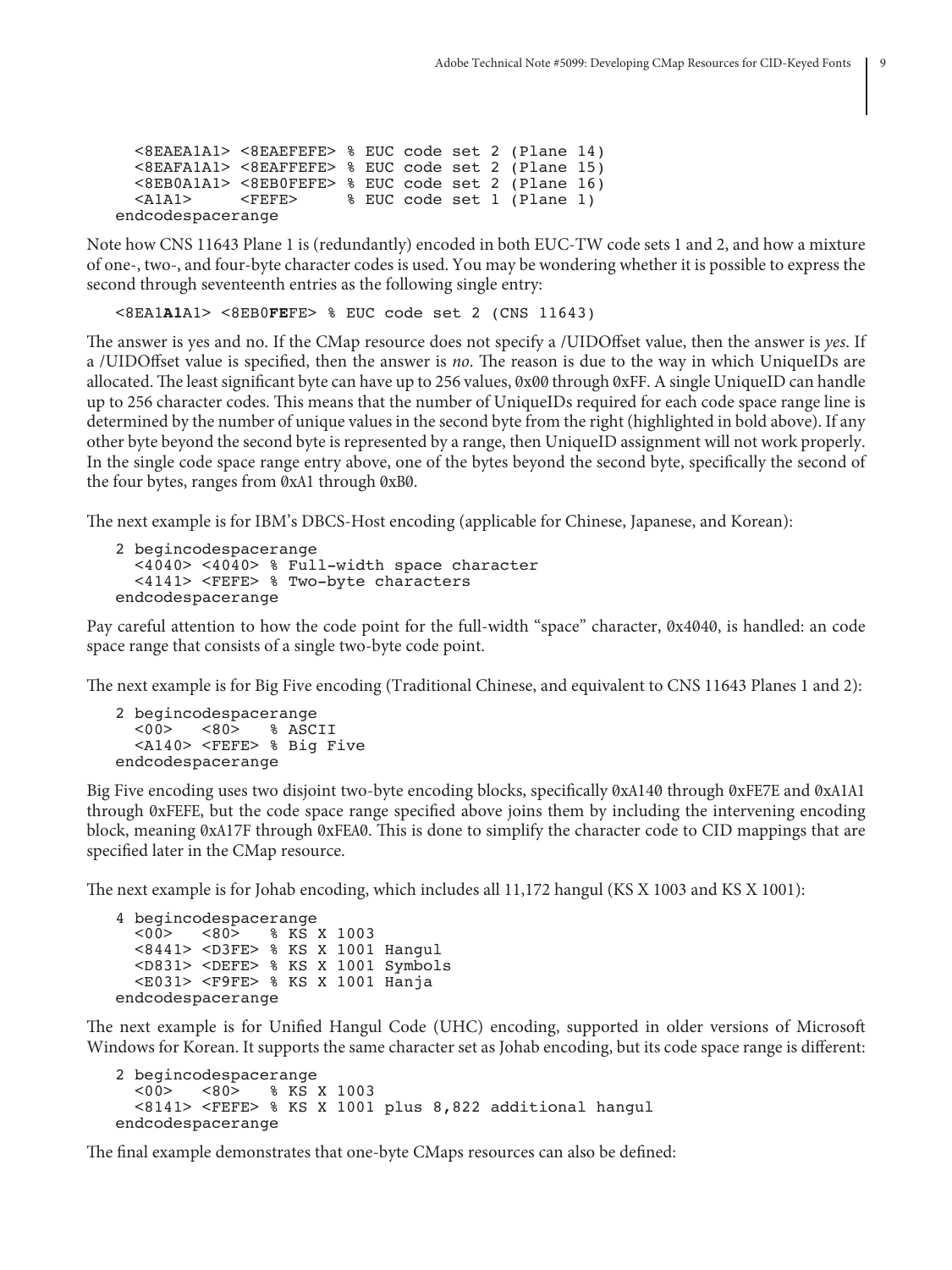```
1 begincodespacerange
   <00> <FF> % ASCII or EBCDIC
endcodespacerange
```
This code space range is applicable for both ASCII- or EBCDIC-style encodings.

The code space range section is not found in vertical CMap resources. Vertical CMap resources instead inherit the code space range from the appropriate horizontal CMap resource, as specified by the *usecmap* operator.

It is possible to specify the largest possible code space range, such as the following for 7-bit ISO-2022 encoding, which is normally set to 0x2121 through 0x7E7E:

```
1 begincodespacerange
   <0000> <FFFF>
endcodespacerange
```
This method wastes a significant amount of UniqueIDs (over 150), but more importantly it permits a large number of character codes outside the valid 7-bit ISO-2022 encoding range. Joining non-contiguous encoding blocks that share the same first-byte values, such as we saw with Shift-JIS and Big Five encodings, does not waste any UniqueIDs.

### **1.3.5 .Notdef Range**

If a special mapping is desired for particular characters or character ranges, such as for the ASCII control character range, 0x00 through 0x1F, or U+0000 through U+001F in Unicode, a specific CID can be assigned for this purpose. By default, unmapped character codes are assigned CID+0 (*.notdef*). This is not always desired because the width of CID+0 is typically 1000 units (one em), and may also render with a specific glyph. The following is an example:

```
1 beginnotdefrange
<00000000> <0000001f> 1
endnotdefrange
```
In this case, the Unicode (UTF-32) control character range, U+0000 through U+001F, is assigned CID+1, which represents the glyph for a proportional-width space in the Adobe-CNS1-6, Adobe-GB1-5, Adobe-Japan1-6, and Adobe-Korea1-2 character collections. The glyph for a half-width space can be assigned for Shift-JIS or EUC-JP encoding as follows (the specified CID, CID+231, applies only to the Adobe-Japan1-6 character collection):

```
1 beginnotdefrange
<00> <1f> 231
endnotdefrange
```
Whether to specify the glyph for a half- or proportional-width space depends on the characteristics of the CMap resource. For example, the Macintosh CMap resource for Japanese, *90pv-RKSJ-H*, uses proportionalwidth glyphs for the JIS X 0201 character set, and thus specifies CID+1 (a proportional-width space) for the control character range as follows:

1 beginnotdefrange <00> <1f> 1 endnotdefrange

CMap resources that use a half-width ASCII (or equivalent) character set should specify the CID that corresponds to a half-width space for this section, such as CID+231 for the Adobe-Japan1-6 character collection.

*NOTE: Some implementations ignore the .notdef range that is specified in a CMap resource.*

### **1.3.6 Character Code to CID Mapping Basics**

This section represents the most important part of the CMap resource because it specifies all of the character code to CID mappings. The following minimal mapping supports a single character code: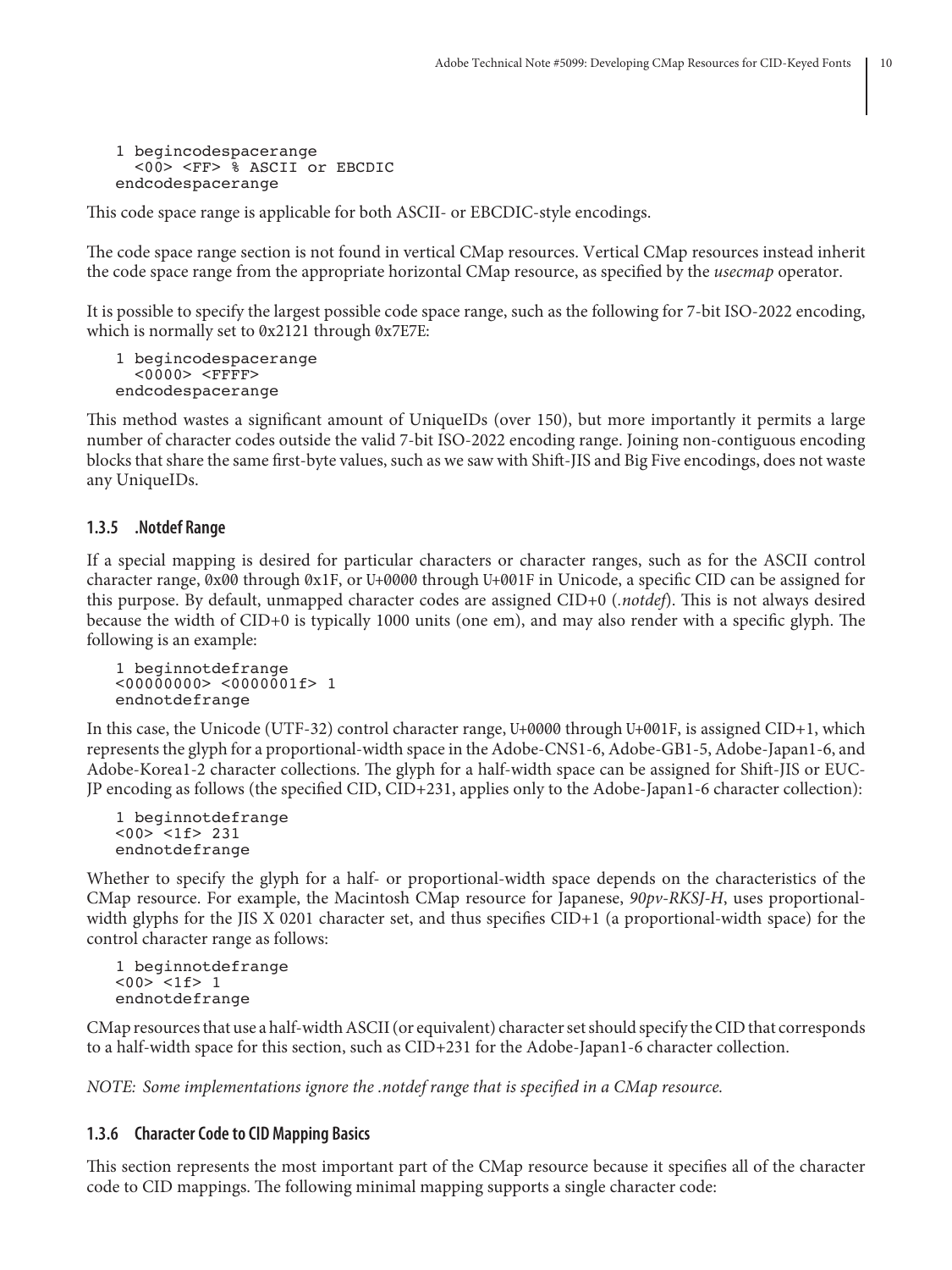1 begincidchar <4e00> 1200 endcidchar

Character codes are expressed in hexadecimal notation, and are enclosed in < > brackets. CIDs are expressed as decimal integers.

The character code 0x4E00 simply maps to CID+1200. The number that appears before the *begincidchar* operator indicates the number of mapping lines. The *endcidchar* operator terminates a block of mappings. If a CMap resource specifies more than 100 mappings, they must be segmented into blocks of 100 mapping, as follows:

100 begincidrange <2121> <217e> 633 <2221> <222e> 727 <223a> <2241> 741 <224a> <2250> 749 *<…92 mappings omitted…>* <6021> <607e> 5594 <6121> <617e> 5688 <6221> <627e> 5782 <6321> <637e> 5876 endcidrange 18 begincidrange <6421> <647e> 5970 <6521> <657e> 6064 <6621> <667e> 6158 <6721> <677e> 6252 *<…10 mappings omitted…>* <7221> <727e> 7286 <7321> <737e> 7380 <7421> <7424> 7474 <7425> <7426> 8284 endcidrange

In the above example, the 118 mappings that are specified in the Adobe-Japan1-6 *H* CMap resource are separated into a block of 100 followed by a block of 18.

As the two examples above exemplify, there are two types of mappings: *single* and *range*.

Single mappings map a single character code to a CID, and are delimited by the *begincidchar* and *endcidchar* operators. The two entries of a single mapping comprise the character code and the CID.

Range mappings map a contiguous range of character codes to a contiguous range of CIDs, and are delimited by the *begincidrange* and *endcidrange* operators. The three entries of a range mapping comprise the starting character code, the ending character code, and the starting CID. It is possible to represent single mappings as range mappings, meaning that the starting and ending character codes are identical.

All single mappings are specified first in a CMap resource, followed by all range mappings.

The following range mapping specifies the 94 characters that make up the first row of *kanji* from the Adobe-Japan1-6 *H* CMap resource—this is 7-bit ISO-2022 encoding:

<3021> <307e> 1125

This is equivalent to writing the following single mappings:

```
<3021> 1125
<3022> 1126
<3023> 1127
<3024> 1128
<…86 mappings omitted…>
<307b> 1215
```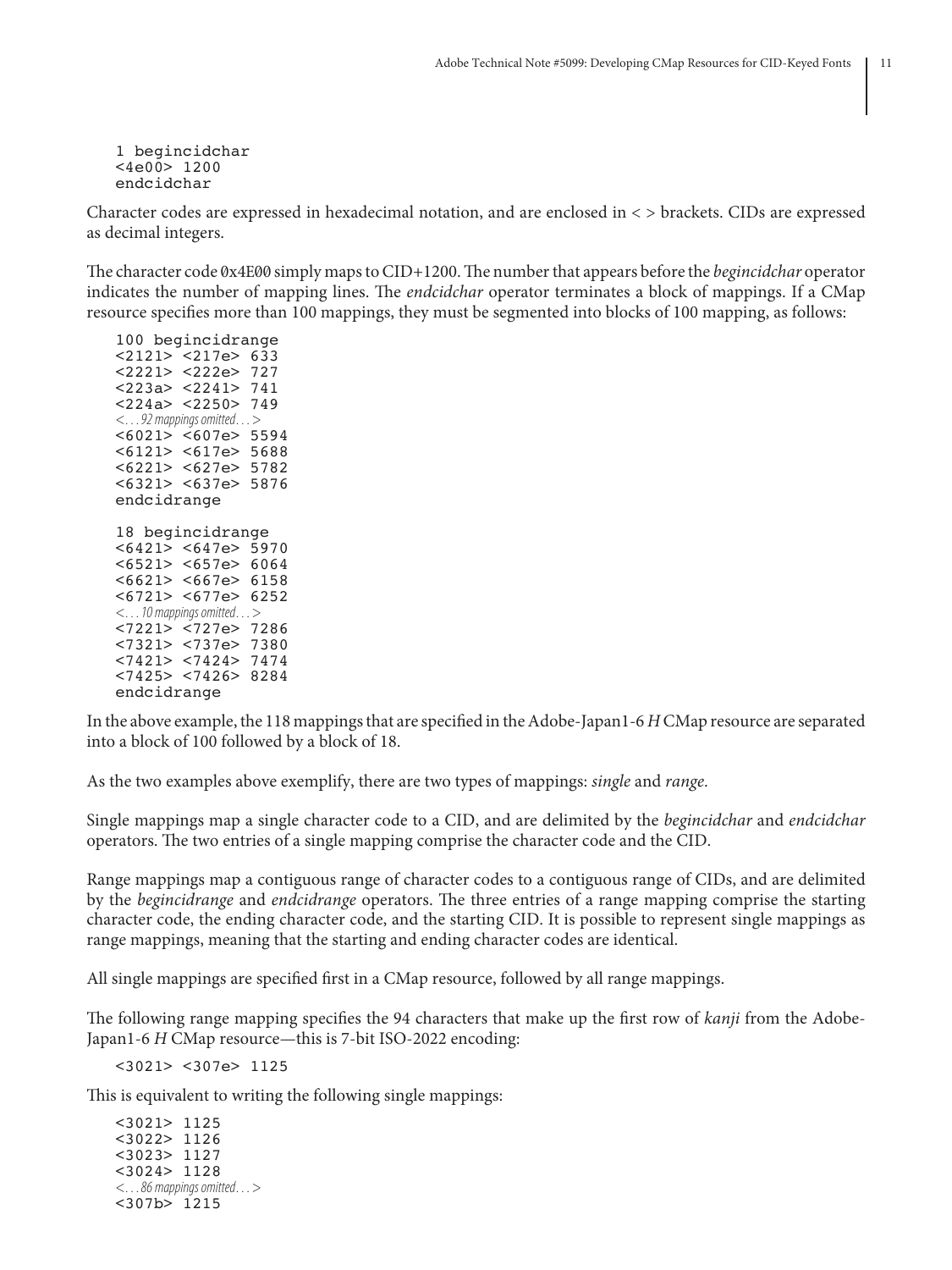<307c> 1216 <307d> 1217 <307e> 1218

but is much more efficient. In principle, if both character code and CID ranges are contiguous, they should be collapsed into a range mapping. This results in a shorter (smaller) CMap resource, and increases efficiency.

The corresponding 94 character codes in the Adobe-Japan1-6 *78-H* (JIS C 6226-1978) CMap resource does not have completely contiguous CIDs, although the character codes are contiguous. The following shows how the same set of 94 character codes as shown above, specifically 0x3021 through 0x307E, are mapped to their corresponding Adobe-Japan1-6 CIDs, and use single and range mappings as appropriate:

9 begincidchar <3021> 1125 <3022> 7633 % JIS C 6226-1978 kanji <3029> 8266 % JIS C 6226-1978 kanji <3032> 7961 % JIS C 6226-1978 kanji <3033> 7330 % JIS C 6226-1978 kanji <303b> 7634 % JIS C 6226-1978 kanji <306e> 7635 % JIS C 6226-1978 kanji <3073> 7636 % JIS C 6226-1978 kanji <307c> 7637 % JIS C 6226-1978 kanji endcidchar 7 begincidrange <3023> <3028> 1127 <302a> <3031> 1134 <3034> <303a> 1144 <303c> <306d> 1152 <306f> <3072> 1203 <3074> <307b> 1208 <307d> <307e> 1217 endcidrange

Note how non-contiguity of CIDs results in significantly more mappings (16 for the *78-H* CMap resource, compared to only one for the *H* CMap resource). The order of mapping lines must also be in increasing bytevalue order, meaning that the following mapping order is not acceptable, and results in an invalid CMap resource:

<3121> <317e> 1219 <3021> <307e> 1125

It must instead be as follows:

<3021> <307e> 1125 <3121> <317e> 1219

While the character codes must be in increasing byte-value order, there is no such stipulation for the order of CIDs.

In some cases, a CMap resource may exist, but contain no character code to CID mapping lines. The vertical CMap resources for the now-deprecated Adobe-Japan2-0 character collection, *Hojo-V* and *Hojo-EUC-V*, are such examples. Their sole purpose is to specify writing mode 1 (vertical), but no character code to CID mappings are necessary because all of the character code to CID mappings are inherited from their corresponding horizontal CMap resources.

#### **1.3.7 Building Character Code to CID Mappings**

The previous section described the basics of character code to CID mappings. This section contains practical advice about how to build up these mappings from scratch using tables or other sources. Proven tools for simplifying CMap resource development are also presented. These tools can be used as-is, or customized for other purposes.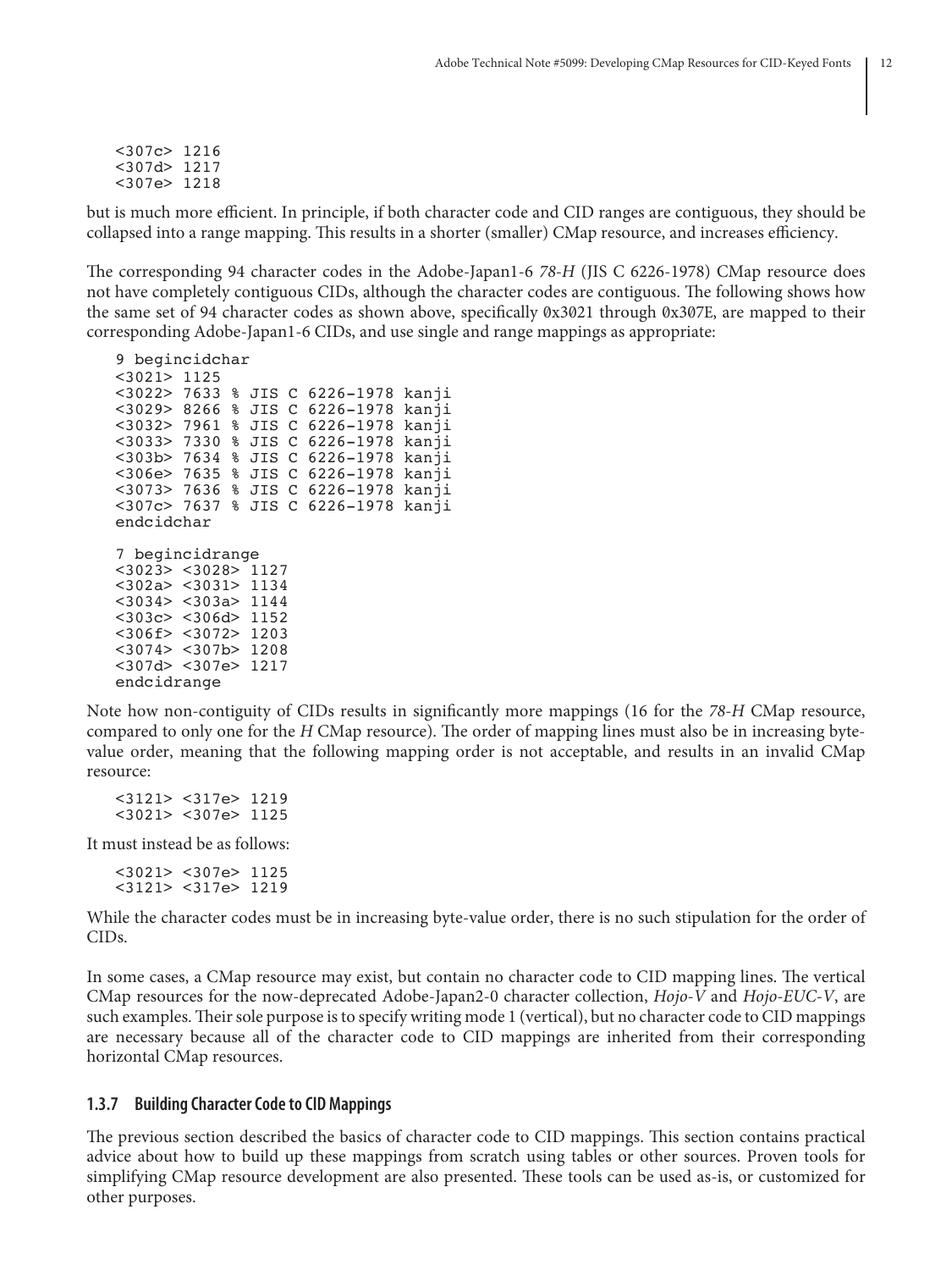One must begin with a table that maps each CID to a particular encoding, or to a name that represents a particular encoding. The following example represents the complete set of 6,355 kanji in JIS X 0208, and the CIDs are based on the Adobe-Japan1-6 character collection:

1125 3021 1126 3022 1127 3023 1128 3024 *<…6,347 contiguous CIDs and character codes omitted…>* 7476 7423 7477 7424 8284 7425 8285 7426

The first column represents the CID (in decimal), and the second column represents the corresponding Japanese 7-bit ISO-2022 character code (in hexadecimal). Such a single CID to character code mapping alone is not very useful in building new CMap resources (because a 7-bit ISO-2022 CMap resource, *H*, already exists), but together with other mapping tables, can be used as a powerful development aid.

An example of this power can be demonstrated when trying to build a Unicode or DBCS-Host CMap resource. The Unicode Consortium provides a number of useful mapping tables for this purpose.\* One such table maps Japanese 7-bit ISO-2022 to Unicode. IBM can also provide similar mappings tables for their DBCS-Host encoding. Such mapping tables provide the following type of information (Row 0x45 of Japanese DBCS-Host encoding, which has 190 characters, being the example used below):

4541 306c 4542 4673 4543 3b30 4544 3b4d *<…182 character code mappings omitted…>* 45fb 314a 45fc 346f 45fd 364c 45fe 423f

The first column is the DBCS-Host character code (in hexadecimal), and the second column is the Japanese 7-bit ISO-2022 character code (also in hexadecimal). The DBCS-Host encoding range for this excerpt is 0x4541 through 0x45FE. It is important that such mapping tables are sorted in increasing byte-value order.

By leveraging powerful text-processing tools, such as Awk, Perl, Python, or Ruby, one can use tables with thousands of such mappings, and quickly and easily create character code to CID mappings. Associative arrays serve as an ideal data structure for loading and retrieving such mapping information. Perl is an excellent programming language for manipulating CMap resources. It is not only free, and available for numerous platforms, but is extremely powerful. Its primary strength lies in its regular expressions, associative arrays, and parsing capabilities. Of course, the same statement also applies to other programming languages.

The following short Perl program is designed to create the raw (aka, not collapsed into range mappings) character code to CID mappings:

```
#!/usr/local/bin/perl
$count = 0;open(CID,"<cid.tbl") || die "Error opening cid.tbl file.\n";
while (defined(Sline = <CID>) {
   chop($line);
  (\text{scid}, \text{score}) = \text{split}(\text{S}, \text{line});\text{Scode} = \text{tr}/\text{A-F}/\text{a-f}/;
  $table{$code} = $cid;
   $count++;
}
```
<sup>\*</sup> http://www.unicode.org/Public/MAPPINGS/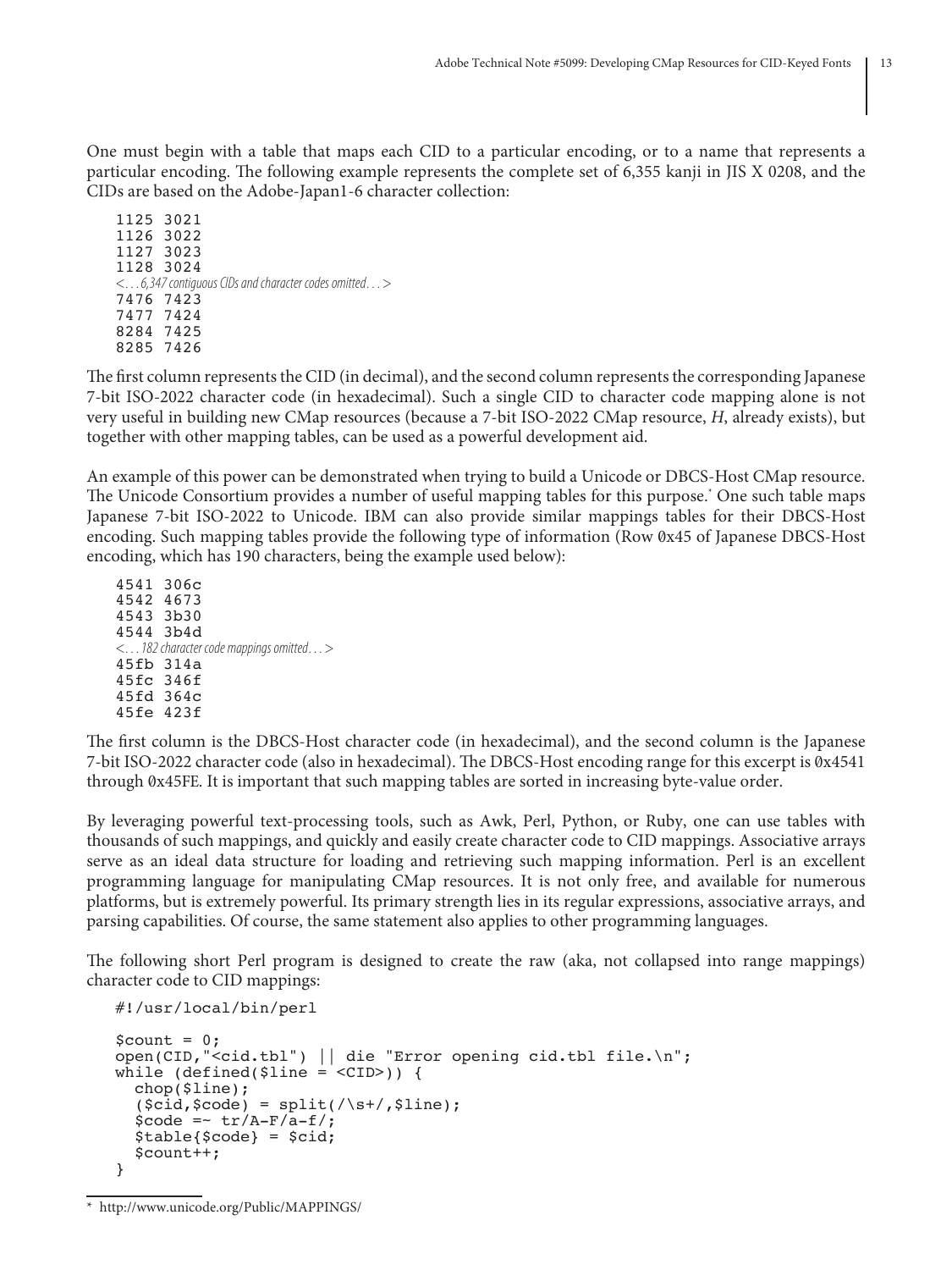```
close(CID);
print STDERR "Processed $count CID mappings...\n";
{\tt Scount} = 0:
while (defined(Sline = <STDIN) ) {
   chop($line);
  $line = - tr/A-F/a-f/;(snew, \text{Scode}) = split(\text{S++}, \text{Sline}); $cid = $table{$code};
 print STDOUT "<$new> $cid\n";
   $count++;
}
print STDERR "Created $count raw character code to CID mappings.\n";
```
A file that specifies the CID plus the equivalent Japanese 7-bit ISO-2022 code is first read in by explicitly opening the file named *cid.tbl*. The other mapping table in which each line indicates the target encoding plus the equivalent 7-bit ISO-2022 code is read in as standard input (STDIN). The result, which conforms to CMap resource syntax, is then written to standard output (STDOUT).

If the character code mapping table has multiple fields (that is, more than two), the following line of code:

 $(\text{şnew}, \text{şcode}) = \text{split}(\text{ds+}, \text{şline});$ 

can be replaced with something like:

 $(\text{Shew}, \text{Scode}) = (\text{split}(\text{S}) + (\text{}% \text{S}) \cdot \frac{1}{2}$ 

to extract only the two desired fields. In the above line of code, the first field at array index 0 (zero) is assigned to the variable *\$new*, and the fifth field at array index 4 is assigned to the variable *\$code*. Perl arrays, like in C, begin at index 0 (zero). Other digits can be used to extract specific fields.

When using two appropriate mappings tables with this Perl utility, one can create the following 190 lines of CMap resource code that map DBCS-Host character codes to Adobe-Japan1-6 CIDs:

<4541> 1200 <4542> 3275 <4543> 2174 <4544> 2203 *<…182 mappings omitted…>* <45fb> 1260 <45fc> 1579 <45fd> 1732 <45fe> 2847

Note how the character codes are in increasing byte-value order, and that neither the character codes nor the CIDs are contiguous, resulting in single mappings. The order of the Adobe-Japan1-6 CIDs that represent kanji favors legacy Japanese encodings, such as 7-bit ISO-2022, Shift-JIS, and EUC-JP. Encodings such as Unicode or DBCS-Host do not follow the same ordering (that is, the sequence in which characters are encoded), thus usually require many more mappings.

When building complex CMap resources with a large number of mappings that use non-contiguous character codes or non-contiguous CIDs, it is easier to begin with single mappings, which is the output of the above Perl program, then to later collapse those mappings that are contiguous. A tool, written in Perl, that can collapse contiguous mappings of a CMap resource is described at the end of this document, in Appendix A, and is also attached to this document. When processing these 190 DBCS-Host mappings with this tool, they are reduced by only one mapping, resulting in 189 mappings. Only the following two mappings have contiguous character codes and contiguous CIDs:

<45fa> 1259 <45fb> 1260

These two single mappings are subsequently reduced to the following range mapping: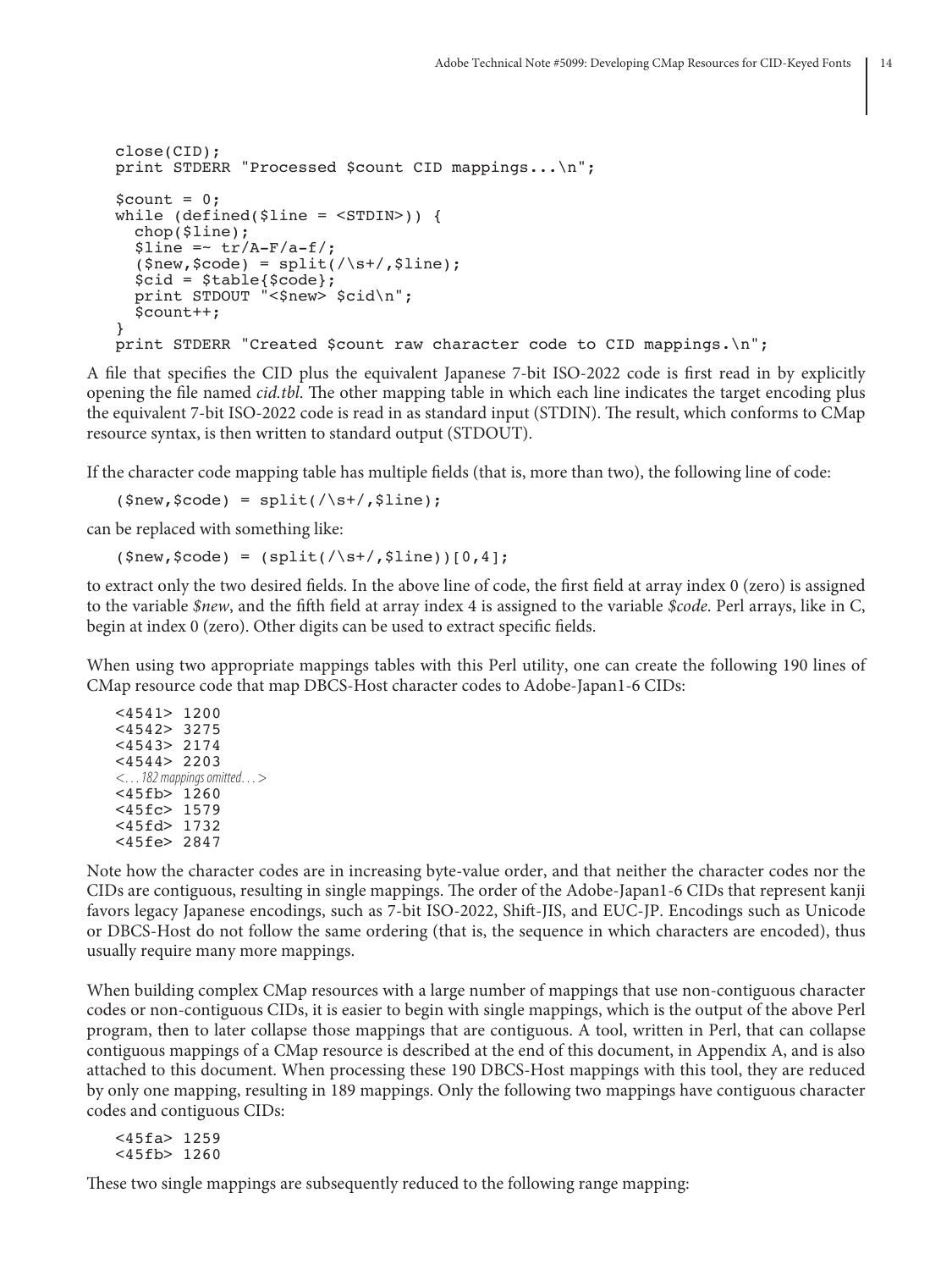```
<45fa> <45fb> 1259
```
This slight reduction in mappings is common when dealing with DBCS-Host and Unicode encodings. When building the entire Japanese DBCS-Host CMap resource based on the Adobe-Japan1-6 character collection, the approximately 7,200 character code to CID mappings are reduced to just under 5,000 mapping lines.

## **1.4 The CMap Resource Trailer**

The following static lines terminate the CMap resource by closing the dictionary and defining it as a CMap resource:

```
endcmap
CMapName currentdict /CMap defineresource pop
end
end
%%EndResource
%%EOF
```
## **1.5 The Identity CMap Resource**

The Identity CMap resource is a special-purpose CMap resource whose purpose is to allow all CIDs of a character collection to be accessible through the use of the CID values themselves. A standard CMap resource allows a subset of the character collection to be accessed through the use of conventional character codes. The name of an Identity CMap resource is the concatenation of the /Registry, /Ordering, and /Supplement values of a character collection, using a single hyphen as the joining element. So, the Identity CMap resource for the Adobe-Japan1-6 character collection is named as follows:

Adobe-Japan1-6

In other words, the same name as the character collection itself. This naming convention makes its content and purpose explicit.

One use for an Identity CMap resource is for proofing CIDFont resources. It is considered a "best practice" to proof a CIDFont resource by CID rather than by character code.

*NOTE: The CMap resources, at least the ones developed by Adobe, are fully tested. They do not change from CIDFont resource to CIDFont resource. They are common to all CIDFont resources of a given character collection.*

Adobe issues an Identity CMap resource for each Supplement of every public character collection. The specialpurpose Adobe-Identity-0 character collection includes two special-purpose Identity CMap resources named *Identity-H* and *Identity-V*.

### **1.5.1 Unique Entries and Values**

An Identity CMap resource includes a special dictionary entry not found in other CMap resources, specifically a /CIDCount value. An example is as follows (taken from the Identity CMap resource for the Adobe-Japan1-6 character collection):

```
/CIDCount 23058 def
```
This entry explicitly indicates the number of CIDs in the specified character collection.

The following are lines extracted from the Identity CMap resource for the Adobe-Japan1-6 character collection (two from the CMap resource header, and one from the CMap resource body):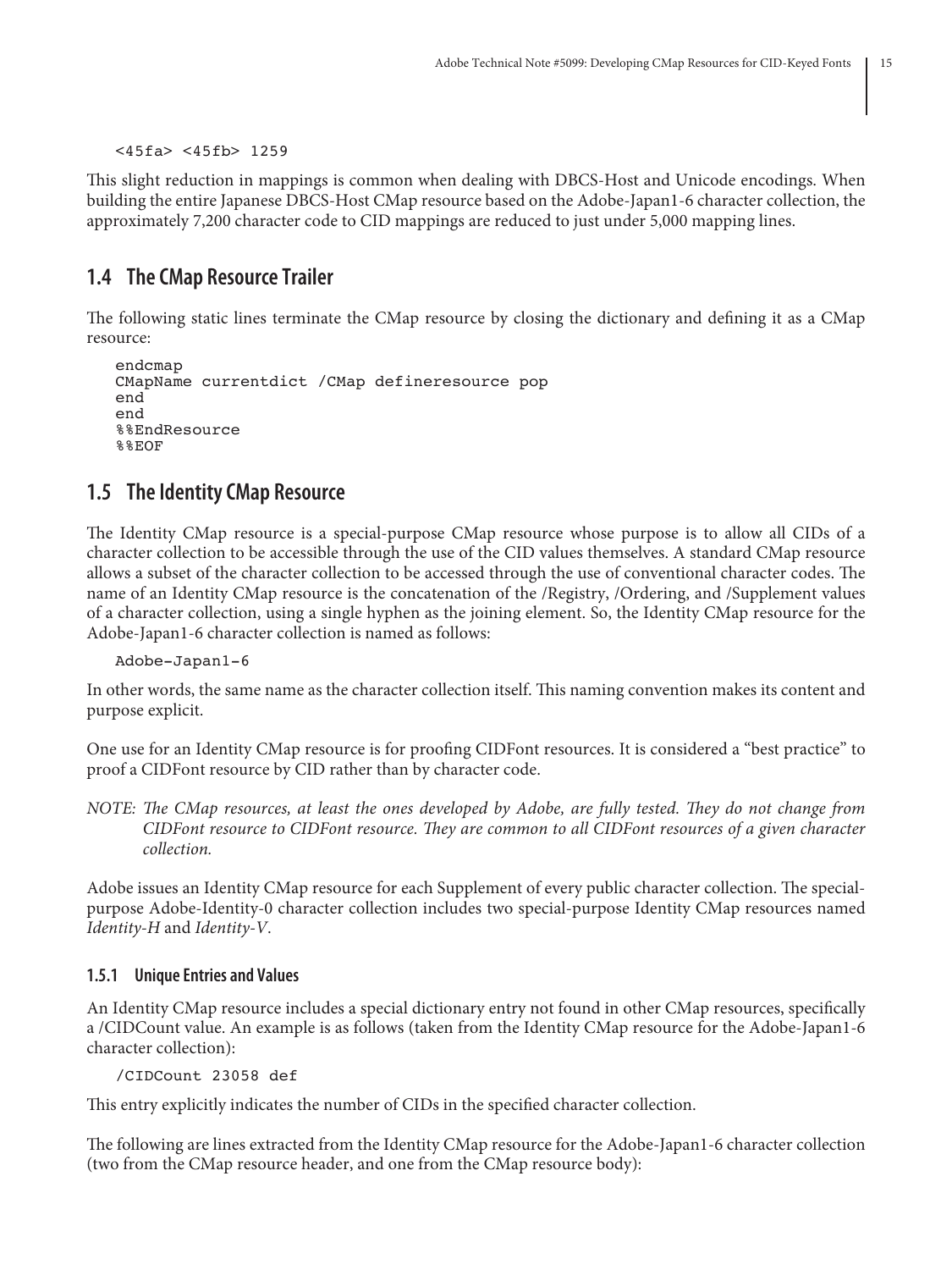```
%%BeginResource: CMap (Identity)
%%Title: (Identity Adobe Japan1 6)
/CMapName /Adobe-Japan1-6 def
```
Note how the string "Identity" is used for the CMap resource name in the header, but not in the body.

### **1.5.2 Identity CMap Resource Code Space Range**

The code space range for Identity CMap resources begin with 0x0000, with an upper limit of 0xFFFF (this supports character collections with up to 65,535 CIDs, which is the maximum number of CIDs in a CIDFont resource, meaning CIDs 0 through 65534). But, instead of using the following code space range:

```
1 begincodespacerange
<0000> <FFFF>
endcodespacerange
```
the last occupied "row" is instead used as the upper limit, as follows (the example below is for the Adobe-Japan1-6 character collection, which has 23,058 CIDs):

```
1 begincodespacerange
<0000> <5AFF>
endcodespacerange
```
The hexadecimal equivalent of CID+23057 is 0x5A11, and the upper limit of 0x5AFF as expressed above covers this. Exactly what upper limit is specified depends on the number of CIDs in the character collection. The reason 0x0000 through 0xFFFF is not used is because the size of the code space range can affect memory usage.

Because an Identity CMap resource's character codes and CIDs are contiguous by definition, it is simply a matter of mapping blocks of 256 character codes, with second-byte values ranging from 0x00 through 0xFF, to the appropriate CIDs, as follows:

```
91 begincidrange
<0000> <00ff> 0
<0100> <01ff> 256
<0200> <02ff> 512
<0300> <03ff> 768
<…83 mappings omitted…>
<5700> <57ff> 22272
<5800> <58ff> 22528
<5900> <59ff> 22784
<5a00> <5a11> 23040
endcidrange
```
#### **1.5.3 Using Identity CMap Resources**

The following examples demonstrates how Identity CMap resources can be used as arguments of the *findfont* or *selectfont* (PostScript Level 2 or PostScript 3) procedures:

```
/HeiseiMinStdN-W3--Adobe-Japan1-6 findfont 12 scalefont setfont
/HeiseiMinStdN-W3--Adobe-Japan1-6 12 selectfont
```
This usage and behavior is no different from that of conventional CMap resources. Subsequent use of the *show* operator take the following form, using CIDs 1500 and 1501 as the example:

<05dc 05dd> show

Values inside < > brackets are interpreted as hexadecimal values, and spaces are ignored. PostScript looping structures can be used to easily render all glyphs in a CIDFont resource.

#### **1.5.4 Example Identity CMap Resource**

The following is a complete Identity CMap resource, specifically that for the Adobe-Japan1-6 character collection. It can be used as a template for creating Identity CMap resources for other character collections.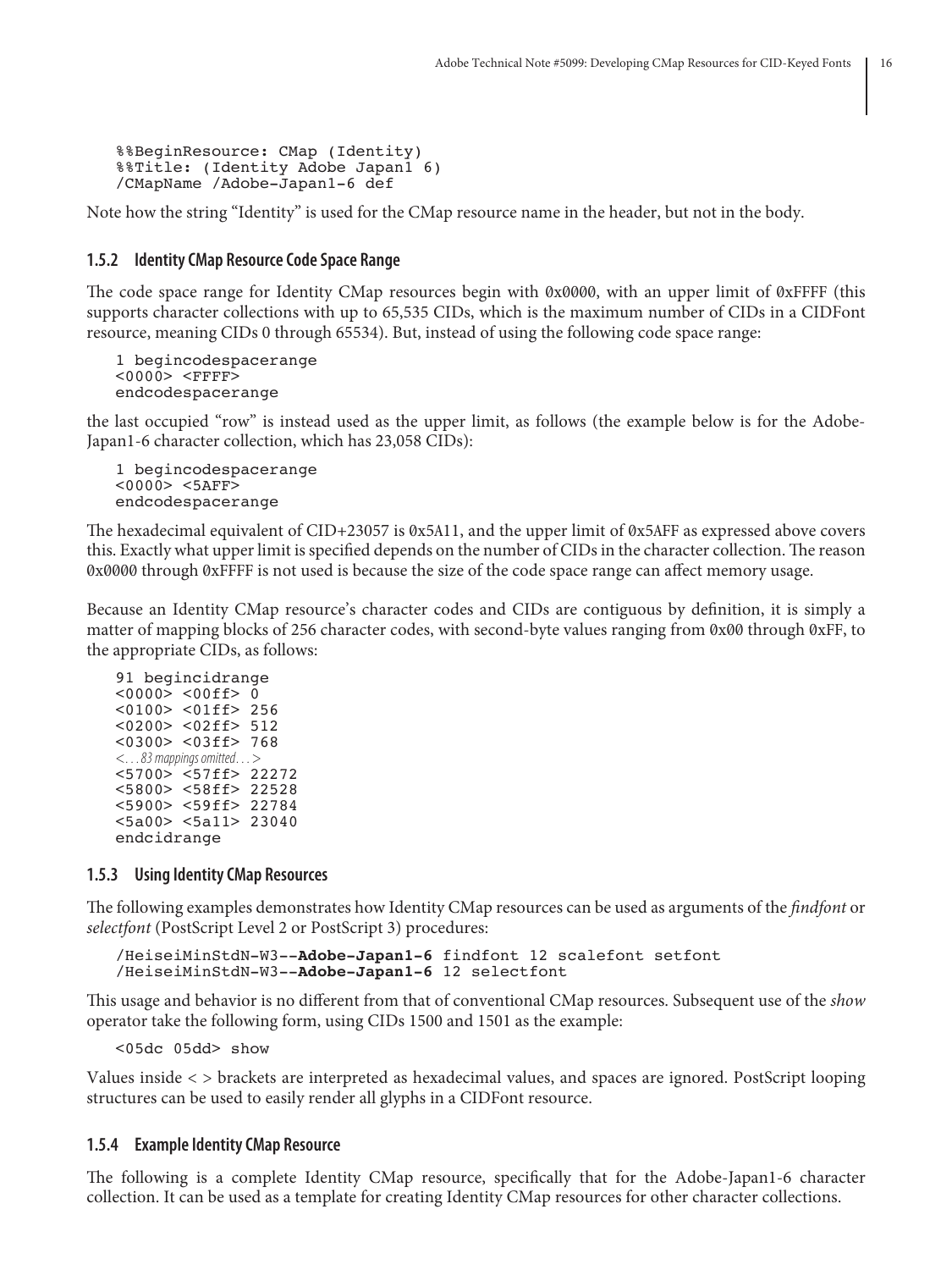```
%!PS-Adobe-3.0 Resource-CMap
%%DocumentNeededResources: ProcSet (CIDInit)
%%IncludeResource: ProcSet (CIDInit)
%%BeginResource: CMap (Identity)
%%Title: (Identity Adobe Japan1 6)
%%Version: 1.003
%%Copyright: -----------------------------------------------------------
%%Copyright: Copyright 1990-2009 Adobe Systems Incorporated.
%%Copyright: All rights reserved.
%%Copyright:
%%Copyright: Redistribution and use in source and binary forms, with or
%%Copyright: without modification, are permitted provided that the
%%Copyright: following conditions are met:
%%Copyright:
%%Copyright: Redistributions of source code must retain the above
%%Copyright: copyright notice, this list of conditions and the following
%%Copyright: disclaimer.
%%Copyright:
%%Copyright: Redistributions in binary form must reproduce the above
%%Copyright: copyright notice, this list of conditions and the following
%%Copyright: disclaimer in the documentation and/or other materials
%%Copyright: provided with the distribution.
%%Copyright:
%%Copyright: Neither the name of Adobe Systems Incorporated nor the names
%%Copyright: of its contributors may be used to endorse or promote
%%Copyright: products derived from this software without specific prior
%%Copyright: written permission.
%%Copyright:
%%Copyright: THIS SOFTWARE IS PROVIDED BY THE COPYRIGHT HOLDERS AND
%%Copyright: CONTRIBUTORS "AS IS" AND ANY EXPRESS OR IMPLIED WARRANTIES,
%%Copyright: INCLUDING, BUT NOT LIMITED TO, THE IMPLIED WARRANTIES OF
%%Copyright: MERCHANTABILITY AND FITNESS FOR A PARTICULAR PURPOSE ARE
%%Copyright: DISCLAIMED. IN NO EVENT SHALL THE COPYRIGHT HOLDER OR
%%Copyright: CONTRIBUTORS BE LIABLE FOR ANY DIRECT, INDIRECT, INCIDENTAL,
%%Copyright: SPECIAL, EXEMPLARY, OR CONSEQUENTIAL DAMAGES (INCLUDING, BUT
%%Copyright: NOT LIMITED TO, PROCUREMENT OF SUBSTITUTE GOODS OR SERVICES;
%%Copyright: LOSS OF USE, DATA, OR PROFITS; OR BUSINESS INTERRUPTION)
%%Copyright: HOWEVER CAUSED AND ON ANY THEORY OF LIABILITY, WHETHER IN
%%Copyright: CONTRACT, STRICT LIABILITY, OR TORT (INCLUDING NEGLIGENCE OR
%%Copyright: OTHERWISE) ARISING IN ANY WAY OUT OF THE USE OF THIS
%%Copyright: SOFTWARE, EVEN IF ADVISED OF THE POSSIBILITY OF SUCH DAMAGE.
%%Copyright: -----------------------------------------------------------
%%EndComments
/CIDInit /ProcSet findresource begin
12 dict begin
begincmap
/CIDSystemInfo 3 dict dup begin
   /Registry (Adobe) def
   /Ordering (Japan1) def
   /Supplement 6 def
end def
/CMapName /Adobe-Japan1-6 def
/CMapVersion 1.003 def
/CMapType 1 def
/XUID [1 10 25614] def
/WMode 0 def
/CIDCount 23058 def
```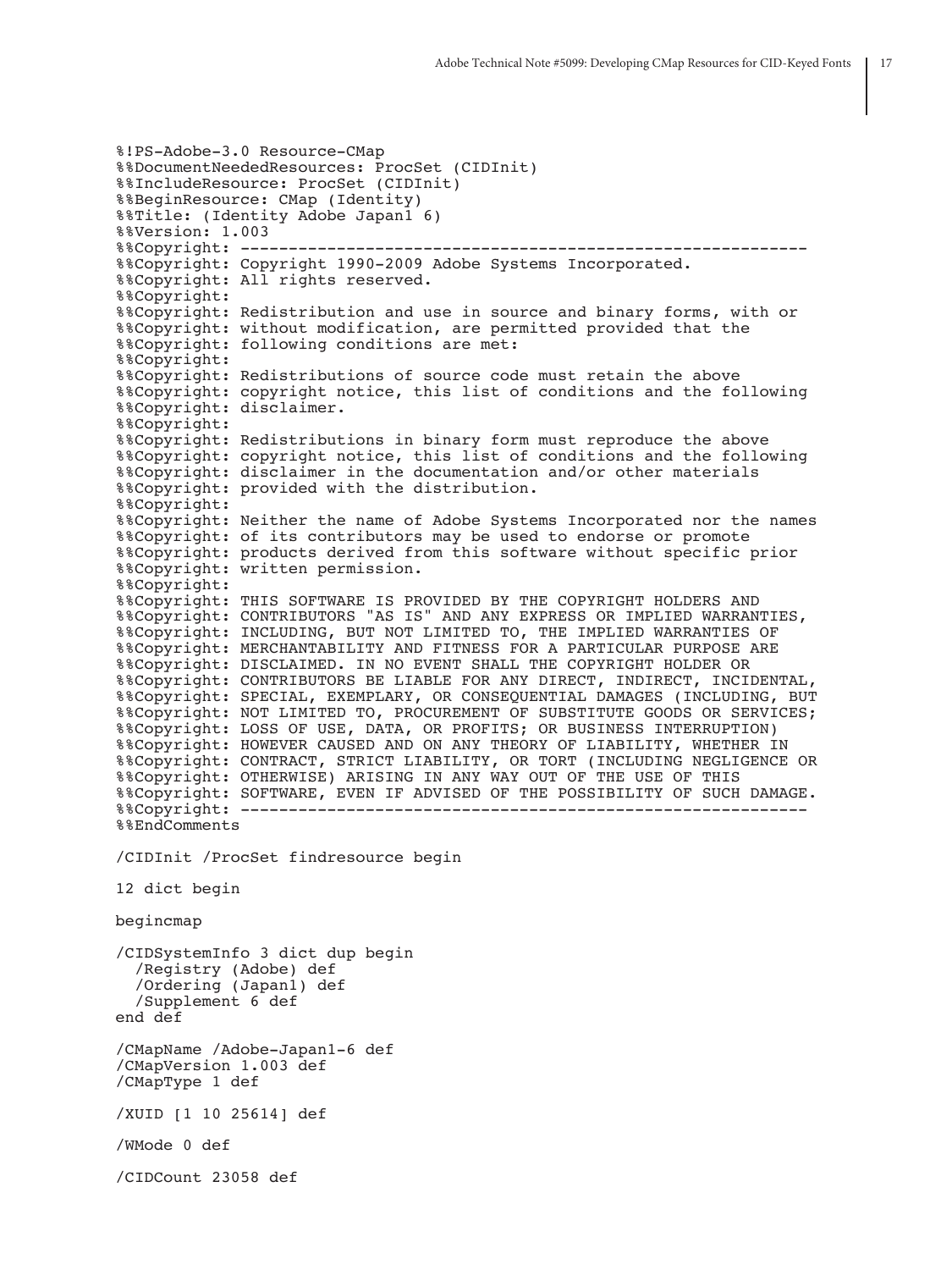|              | <0000> <5AFF>       |       |
|--------------|---------------------|-------|
|              | endcodespacerange   |       |
|              |                     |       |
| 91           | begincidrange       |       |
|              | $<$ 0000> $<$ 00ff> | 0     |
| < 0100       | $01ff$              | 256   |
| <0200>       | <02ff               | 512   |
| < 0300       | $03ff$              | 768   |
| < 0400       | $<$ 04ff>           | 1024  |
| < 0500       | $05ff$              | 1280  |
| < 0600       | $<$ 06ff>           | 1536  |
| < 0700       | $07ff$              | 1792  |
| < 0800       | $08ff$              | 2048  |
| <0900>       | $<$ 09ff>           | 2304  |
| <0a00>       | $0aff>$             | 2560  |
| <0b00        | <0bff>              | 2816  |
| <0c00>       | <0cff>              | 3072  |
| <0d00>       | <0dff>              | 3328  |
| <0e00>       | $0eff>$             | 3584  |
| < 0f00       | $<$ 0 f f f $>$     | 3840  |
| <1000>       | $<$ 10ff>           | 4096  |
| <1100>       | $<$ 11ff>           | 4352  |
| <1200>       | $<$ 12ff>           | 4608  |
| <1300>       | $<$ 13ff>           | 4864  |
| $<$ 1400>    | $<$ 14ff>           | 5120  |
| <1500>       | $<$ 15ff>           | 5376  |
| < 1600       | $16ff>$             | 5632  |
| <1700>       | $<$ 17ff>           | 5888  |
| $<$ 1800>    | $18ff$              | 6144  |
| $<$ 1900>    | $19ff$              | 6400  |
| <1a00>       | $1aff$              | 6656  |
| <1b00>       | <1bff>              | 6912  |
| <1c00>       | $1cff>$             | 7168  |
| $<$ 1d00 $>$ | $<$ ldff>           | 7424  |
| <1e00>       | <leff></leff>       | 7680  |
| $<$ 1f00>    | $<$ lfff>           | 7936  |
| <2000>       | $<$ 20ff>           | 8192  |
| <2100>       | $<$ 21ff>           | 8448  |
| <2200>       | $<$ 22ff>           | 8704  |
| < 2300       | $<$ 23ff>           | 8960  |
| < 2400       | $<$ 24ff>           | 9216  |
| <2500>       | $<$ 25ff>           | 9472  |
| < 2600       | $<$ 26ff>           | 9728  |
| $<$ 2700>    | $<$ 27ff>           | 9984  |
| < 2800       | $<$ 28ff>           | 10240 |
| <2900>       | $<$ 29ff>           | 10496 |
| <2a00>       | $2aff$              | 10752 |
| $<$ 2b00>    | $<$ 2bff>           | 11008 |
| <2c00>       | $2cff>$             | 11264 |
| $<$ 2d00>    | $<$ 2dff>           | 11520 |
| <2e00>       | $2eff>$             | 11776 |
| <2f00>       | $<$ 2fff>           | 12032 |
| $<$ 3000>    | $30ff$              | 12288 |
| <3100>       | $<$ 31ff>           | 12544 |
| <3200>       | $32ff$              | 12800 |
| $<$ 3300>    | $33ff$              | 13056 |
| $<$ 3400>    | $<$ 34ff>           | 13312 |
| $<$ 3500>    | $35ff$              | 13568 |
| $<$ 3600>    | $36ff$              | 13824 |
| <3700>       | $37ff$              | 14080 |
| $<$ 3800>    | $38ff$              | 14336 |
| $<$ 3900>    | <39ff>              | 14592 |
| $<$ 3a00 $>$ | $3aff$              | 14848 |
| $<$ 3b00>    | $<$ 3bff>           | 15104 |

<3c00> <3cff> 15360

1 begincodespacerange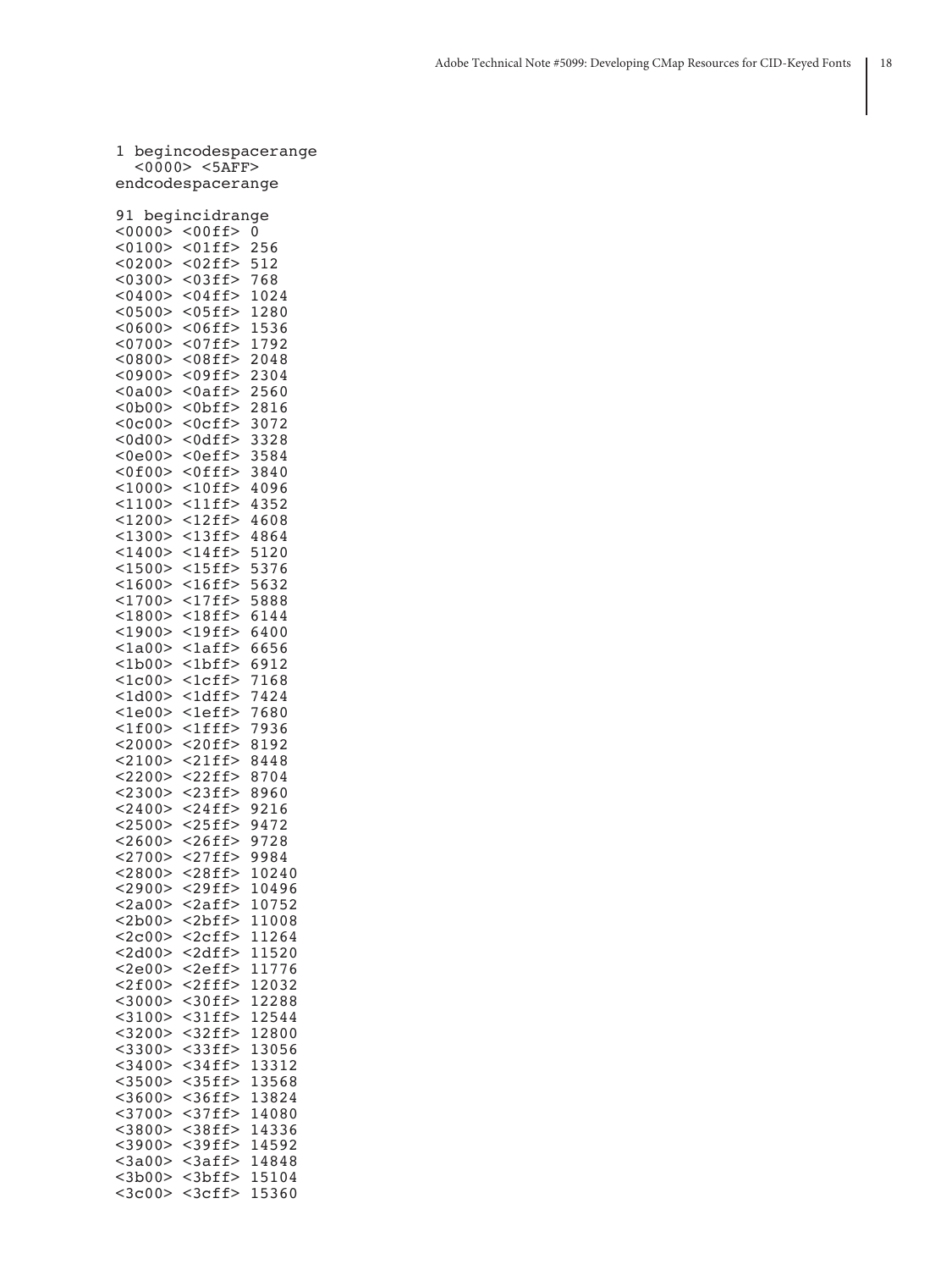|               | <3e00> <3eff> 15872       |  |                                                |  |
|---------------|---------------------------|--|------------------------------------------------|--|
|               | <3f00> <3fff> 16128       |  |                                                |  |
|               | <4000> <40ff> 16384       |  |                                                |  |
|               | $<$ 4100> <41ff> 16640    |  |                                                |  |
|               | <4200> <42ff> 16896       |  |                                                |  |
|               | $<$ 4300> <43ff> 17152    |  |                                                |  |
|               | <4400> <44ff> 17408       |  |                                                |  |
|               | $<$ 4500> <45ff> 17664    |  |                                                |  |
|               | $<$ 4600> <46ff> 17920    |  |                                                |  |
|               | $<4700>$ <47ff> 18176     |  |                                                |  |
|               | $<$ 4800> <48ff> 18432    |  |                                                |  |
|               | $<$ 4900> <49ff> 18688    |  |                                                |  |
|               | $<$ 4a00> $<$ 4aff> 18944 |  |                                                |  |
|               | <4b00> <4bff> 19200       |  |                                                |  |
|               | $<4c00>$ $<4cff>$ 19456   |  |                                                |  |
|               | <4d00> <4dff> 19712       |  |                                                |  |
|               | $<$ 4e00> $<$ 4eff> 19968 |  |                                                |  |
|               | $<$ 4f00> <4fff> 20224    |  |                                                |  |
|               | $<$ 5000> $<$ 50ff> 20480 |  |                                                |  |
|               | <5100> <51ff> 20736       |  |                                                |  |
|               | <5200> <52ff> 20992       |  |                                                |  |
|               | $<5300>$ $<53ff>$ 21248   |  |                                                |  |
|               | $<$ 5400> <54ff> 21504    |  |                                                |  |
|               | <5500> <55ff> 21760       |  |                                                |  |
|               | $<$ 5600> <56ff> 22016    |  |                                                |  |
|               | <5700> <57ff> 22272       |  |                                                |  |
|               | <5800> <58ff> 22528       |  |                                                |  |
|               | <5900> <59ff> 22784       |  |                                                |  |
|               | <5a00> <5a11> 23040       |  |                                                |  |
| endcidrange   |                           |  |                                                |  |
| endcmap       |                           |  |                                                |  |
|               |                           |  | CMapName currentdict / CMap defineresource pop |  |
| end           |                           |  |                                                |  |
| end           |                           |  |                                                |  |
|               |                           |  |                                                |  |
| %%EndResource |                           |  |                                                |  |
| <b>%%EOF</b>  |                           |  |                                                |  |

<3d00> <3dff> 15616

### **1.6 CMap Resource Filenames & Naming Conventions**

CMap resources, when instantiated as a file, are named according to their /CMapName value (without the preceding slash).

CMap resource names established by Adobe are generally composed of up to three parts, each separated by a hyphen. The first part indicates the character set, the second part indicates the encoding, and the third part indicates writing direction. Although CMap resources can use arbitrary names, these conventions make it easier to identify characteristics of the character set and encoding that they are intended to support.

The table below lists the character set designators based on existing Adobe CMap resources, with the Unicode ones listed first because of their elevated importance:

| <b>Character Set Designator</b> | <b>Description</b>                                                                        |
|---------------------------------|-------------------------------------------------------------------------------------------|
| UniJIS                          | Adobe-Japan1 subset of Unicode                                                            |
| UniJIS2004                      | "UniJIS" with JIS X 0213:2004 prototypical glyphs                                         |
| UniJISX0213                     | Adobe-Japan1 subset of Unicode—65 symbols map to proportional glyphs, not full-width ones |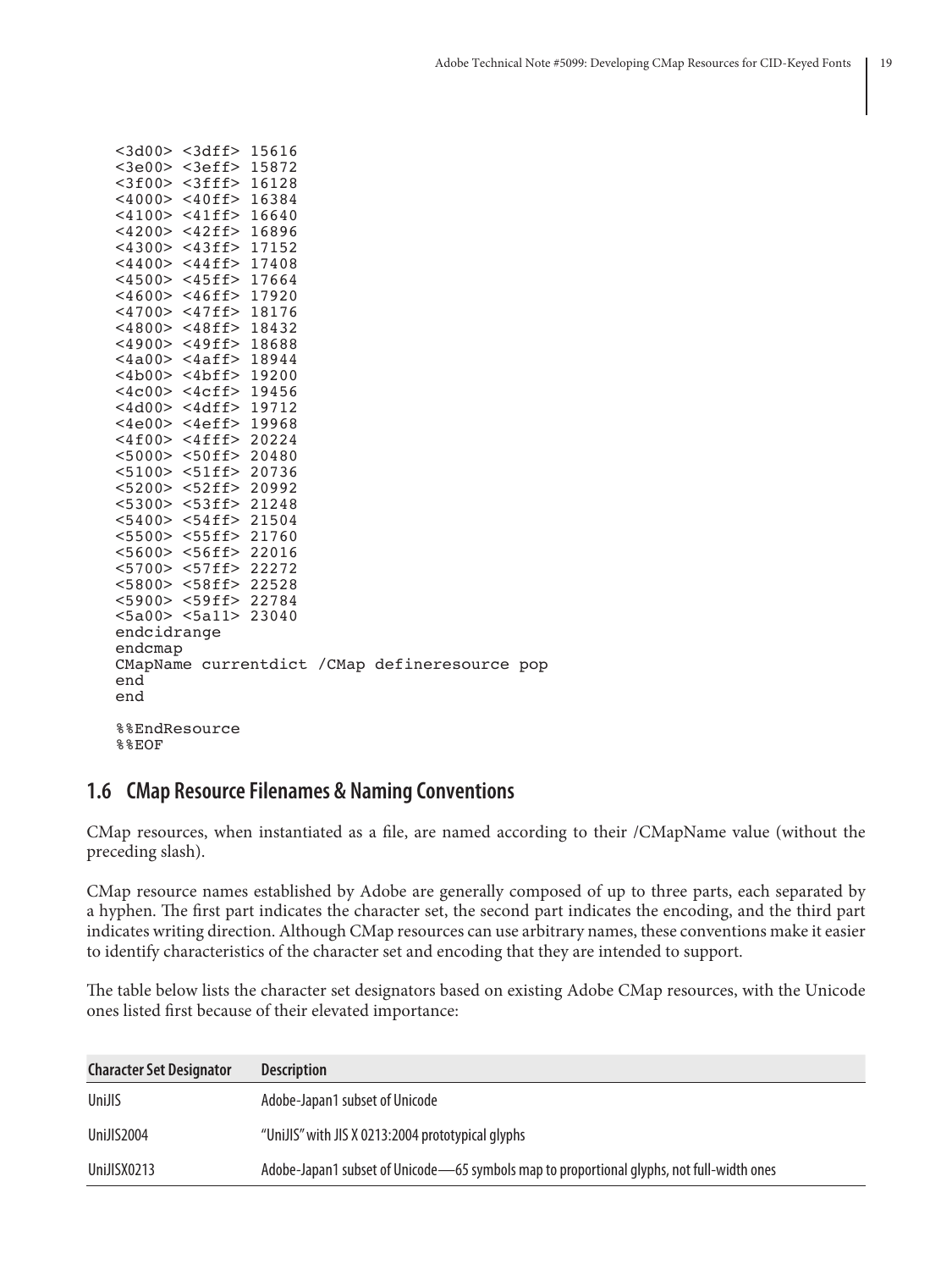| <b>Character Set Designator</b> | <b>Description</b>                                     |
|---------------------------------|--------------------------------------------------------|
| UniJISX02132004                 | "UniJISX0213" with JIS X 0213:2004 prototypical glyphs |
| UniHojo                         | Adobe-Japan2 subset of Unicode (deprecated)            |
| UniGB                           | Adobe-GB1 subset of Unicode                            |
| <b>UniCNS</b>                   | Adobe-CNS1 subset of Unicode                           |
| UniKS                           | Adobe-Korea1 subset of Unicode                         |
| 78                              | JIS C 6226-1978 prototypical glyphs                    |
| 78 <sub>ms</sub>                | "90ms" with JIS C 6226-1978 prototypical glyphs        |
| 83pv                            | Apple Macintosh KanjiTalk Version 6 character set      |
| 90 <sub>ms</sub>                | Microsoft Windows 3.1J character set                   |
| 90msp                           | "90ms" with proportional glyphs for JIS X 0201         |
| 90pv                            | Apple Macintosh KanjiTalk Version 7 character set      |
| Add                             | Fujitsu FMR Japanese character set                     |
| Ext                             | NEC Japanese character set                             |
| <b>NWP</b>                      | <b>NEC Word Processor</b>                              |
| Hojo                            | JIS X 0212-1990                                        |
| GB                              | GB 2312-80                                             |
| GBpc                            | "GB" with proportional glyphs for GB 1988              |
| <b>GBT</b>                      | GB/T 12345-90                                          |
| GBTpc                           | "GBT" with proportional glyphs for GB 1988             |
| GBK                             | <b>GBK</b>                                             |
| GBKp                            | "GBK" with proportional glyphs for GB 1988             |
| GBK2K                           | GB 18030                                               |
| <b>CNS</b>                      | CNS 11643                                              |
| CNS1                            | CNS 11643 Plane 1                                      |
| CNS <sub>2</sub>                | CNS 11643 Plane 2                                      |
| ETen                            | <b>Big Five plus ETen extensions</b>                   |
| <b>ETenms</b>                   | "ETen" with proportional glyphs for ASCII              |
| <b>ETHK</b>                     | "HKscs" plus ETen extensions                           |
| <b>HKgccs</b>                   | Hong Kong GCCS                                         |
| <b>HKscs</b>                    | Hong Kong SCS                                          |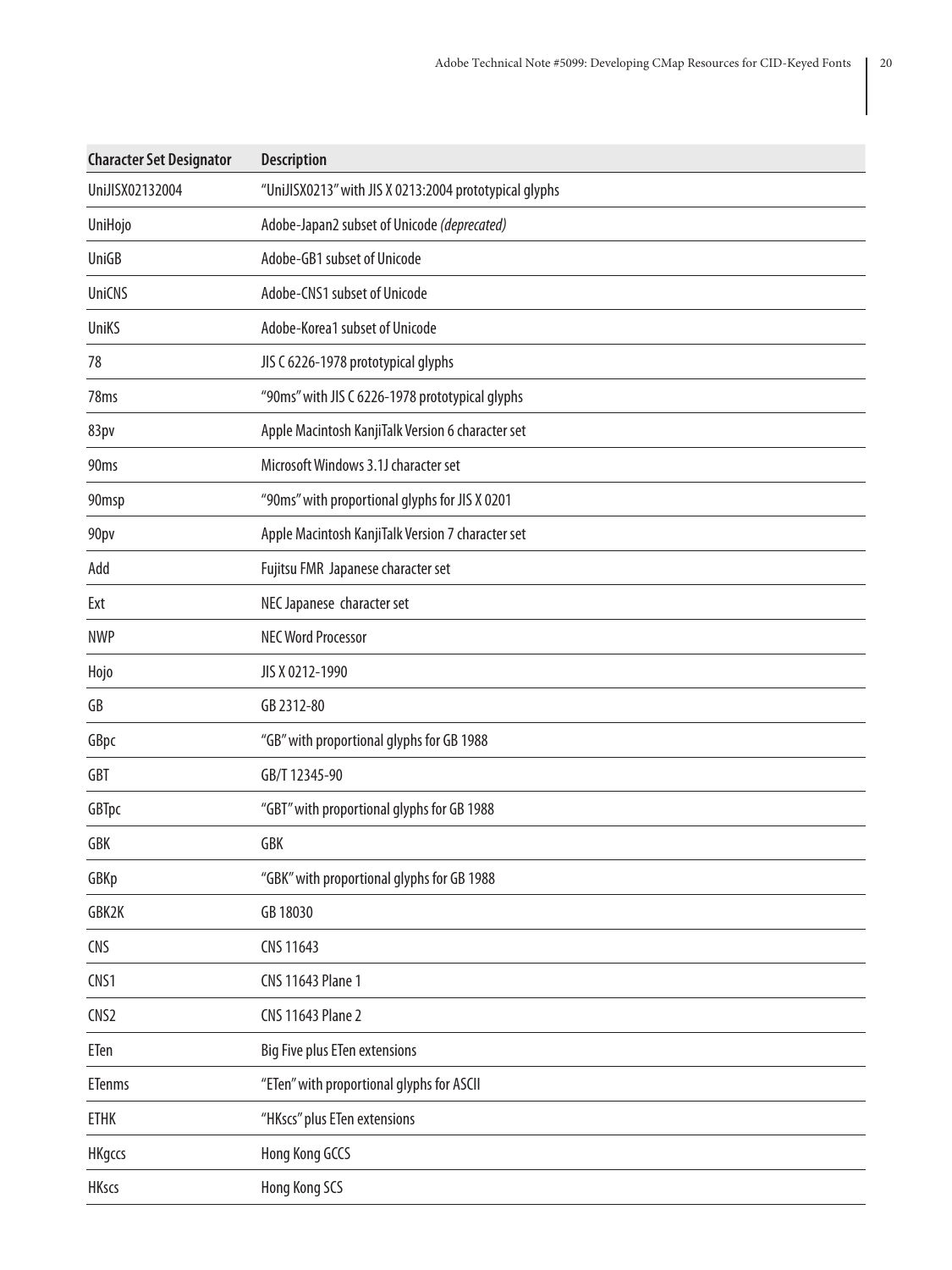| <b>Character Set Designator</b> | <b>Description</b>                                                               |
|---------------------------------|----------------------------------------------------------------------------------|
| KSC                             | KS X 1001                                                                        |
| <b>KSCpc</b>                    | "KSC" with proportional glyphs for KS X 1003 plus Macintosh extensions           |
| <b>KSCms</b>                    | "KSC" with proportional glyphs for KS X 1003 plus Unified Hangul Code extensions |

The table below lists the encoding designators based on existing Adobe CMap resources:

| <b>Encoding Designator</b> | <b>Description</b>                       |
|----------------------------|------------------------------------------|
| UTF8                       | Unicode UTF-8 encoding form              |
| <b>UTF16</b>               | Unicode UTF-16 (UTF-16BE) encoding form  |
| UTF32                      | Unicode UTF-32 (UTF-32BE) encoding form  |
| UCS2                       | Unicode UCS-2 encoding form (deprecated) |
| <b>EUC</b>                 | <b>Extended Unix Code</b>                |
| RKSJ                       | Shift-JIS encoding                       |
| B <sub>5</sub>             | Big Five encoding                        |
| Johab                      | Johab encoding                           |
| <b>UHC</b>                 | <b>Unified Hangul Code</b>               |

If the encoding is 7-bit ISO-2022, the encoding value is omitted. Also, the actual encoding ranges used for EUC and RKSJ may differ depending on the character collection or supported character set. The writing mode must be either H or V, and should agree with the /WMode dictionary entry in the CMap resource itself. A -V CMap resource should contain only those character code to CID mappings that are specific to the vertical writing mode, and should also specify the *usecmap* operator to indicate from which CMap resource to inherit its character code to CID mappings.

The CMap resources developed by Adobe are unique in that their names do not contain, as a prefix, the string that corresponds to the /Registry string, because they are intended to be public, and thus used by any font developer. Developers other than Adobe are required to register a short /Registry string that should be prefixed to their CMap resource names (/CMapName), regardless of the character collection on which they are based. /Registry strings can be registered through Microsoft.\* The purpose of this policy is to avoid duplicate CMap resource names.

<sup>\*</sup> http://www.microsoft.com/typography/links/vendorlist.aspx